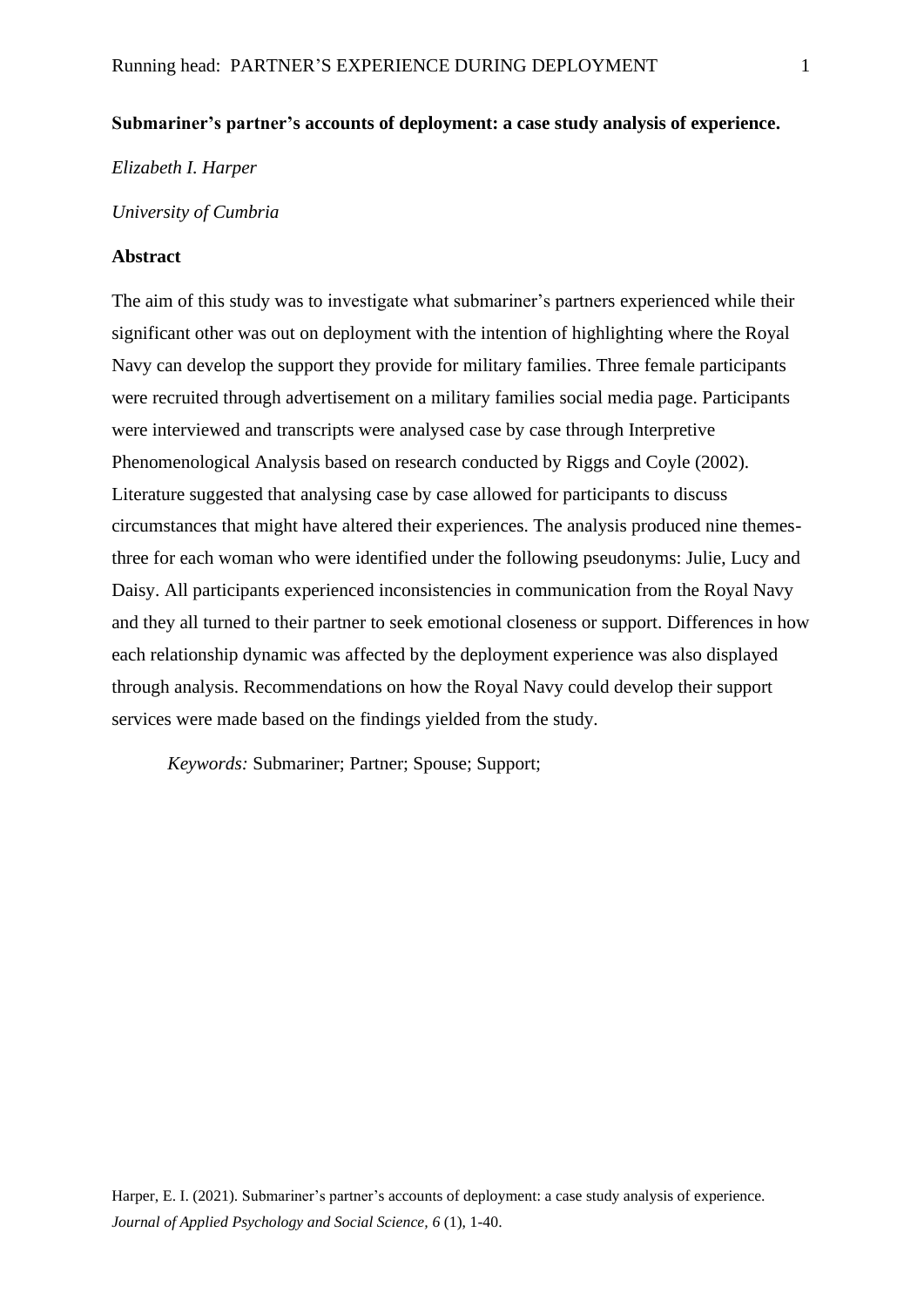Operating for over a century, the Royal Navy Submarine Service is one of the largest in the world (Royal Navy, 2019). Due to the nature of their work, submariners can often go for months without contact with the outside world, a difficult time for both service personnel and their families (Stevens, 2001). Based on information from the official Naval website as well as academic literature, the following areas will be reviewed: Supporting married couples; emotional support; and what spouses, partners and families experience.

### **Supporting married couples**

Intimate relationships can be held over a large geographical distance (Crystal Jiang & Hancock, 2013). Up to 3 million US couples live apart for reasons other than divorce or separation (Bergen, Kirby & McBride, 2007) a primary reason being military deployment (Stafford, Merolla & Castle, 2006) although, literature remains inconsistent regarding the effects of separation. Stafford and Merolla (2007) found that partners who were often separate reported higher-quality communication compared to those who lived together. Whereas, Dainton and Aylor (2002) found that partners who visited each other frequently reported higher levels of satisfaction compared to long-distance couples. There is also literature to suggest that there is no difference between the two types of relationships (Guldner & Swensen, 1995) suggesting that not all relationships that involve periods of separation are problematic. Though, different relationships require different demands (Crystal Jiang et al., 2013) hence why it is important to highlight the factors that affect perceived relationship quality.

Stressors internalised within the relationship can have a significant impact on the partners within them (Maguire  $\&$  Kinney, 2010), including communication difficulties promoted by separation (Guldner, 2004). Stafford (2010) reiterated this point, stating that without communication, interpersonal and relational differences can promote the couple to 'drift apart'. One individual can feel more heavily invested in the relationship (Stafford, 2005), inducing doubts about its longitude and stability (Maguire, 2007). Coping strategies can be put into place which allows couples to develop resilience to the challenges of separation (Tseng, 2016) for example, social support. Approval from each person's social and vocational networks can act as a positive maintenance strategy for couples dealing with separation (Stafford, 2004).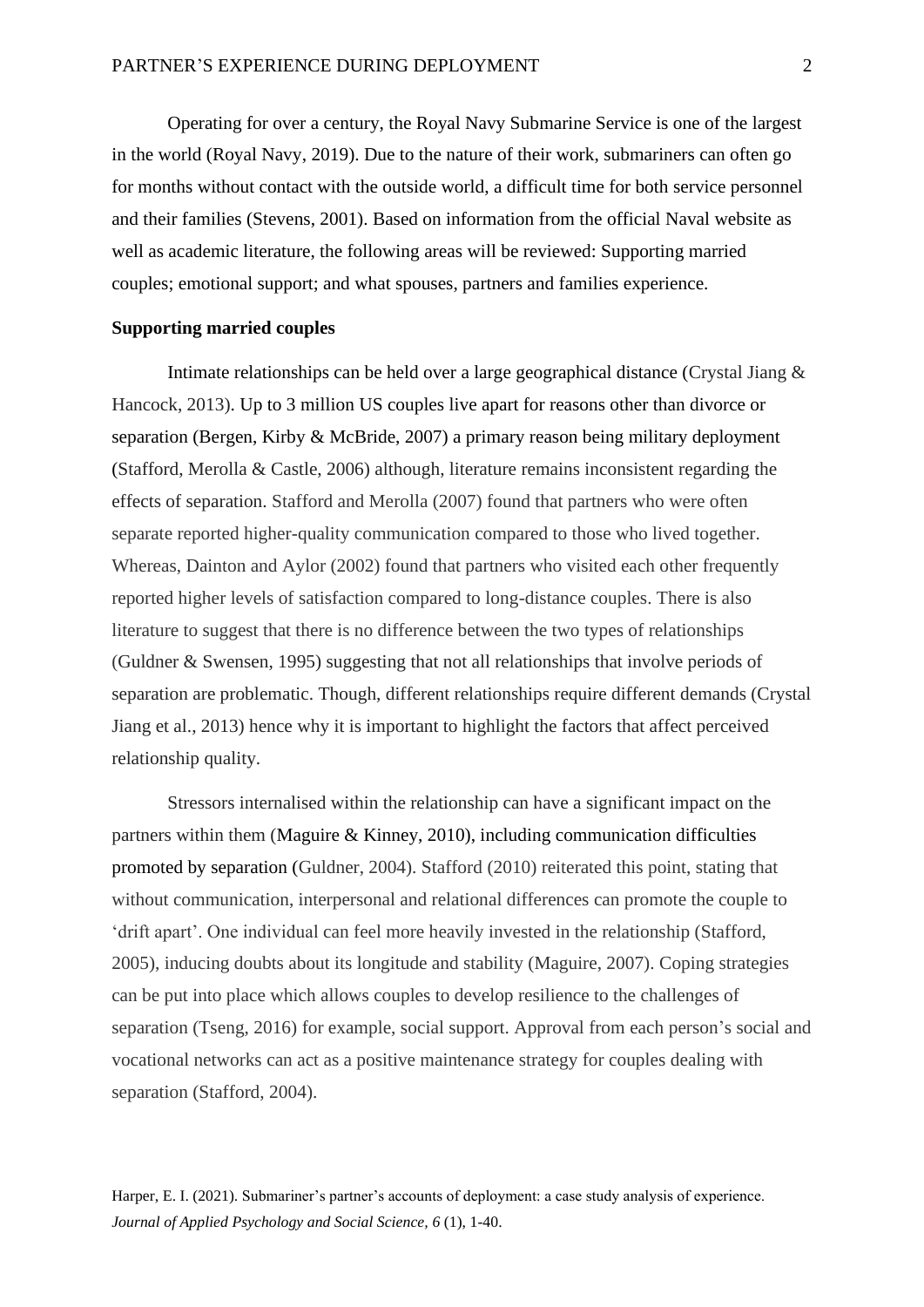The Royal Navy offers several services to family members and spouses. According to the official website, personnel and families can access accommodation, childcare vouchers and rail cards to counter challenges that come with relocation and deployment. In terms of communication with their loved one, families can access a monitored and secure method of communicating during deployments. However, due to security measures, service personnel cannot feedback to their families (Royal Navy, 2019). Most of these benefits are only offered to married couples and civil partnerships (Stander, Merrill, Thomsen, Crouch & Milner, 2008).

There appears to be a gap in support networks for those who are not married or in a civil partnership. Often partners will live together without having the titles of 'husband' and 'wife' (Hiekel, Liefbroer & Poortman, 2014) and this is highlighted through the Office of National Statistics (ONS, 2016). In 2016 the ONS identified that marriage rates had decreased by 3.9% since 2002; down from 54.8% of couples to 50.9%. There had also been a 3% increase of couples that were co-habiting from 6.8% to 9.8% in 2016. Furthermore, individuals who are considered 'single' had risen by 5%, representing 34.6% of the population. This coincides with the rise in co-habiting individuals which has been acknowledged as "the fastest growing family type in the UK" (ONS, 2016).

This raises the question of how unmarried couples experience military deployments to ensure inclusive support is provided for all families. A common theme throughout the literature is the reference of spouses of personnel or 'military wives'. There is no mention of those who are neither married or in a civil partnership (Mullin-Splude, 2006). To enhance their support mechanisms the Royal Navy would need to listen to a variety of voices including those with different family dynamics.

### **Emotional support**

Emotional support is often sought by individuals after experiencing distressing emotions such as anger, fear, anxiety, sadness, shame and hurt. An individual may turn to their own social networks, family and friends to access emotional support (Burleson, 2003) which can be divided into two categories: sensitive and insensitive. Burleson (2010) states that sensitive emotional support aims to address feelings in a helpful and effective way. This level of support must require more than just the intention to help but also the knowledge of how to reduce the distressed state (Holmstrom, Burleson & Jones, 2005). Research implies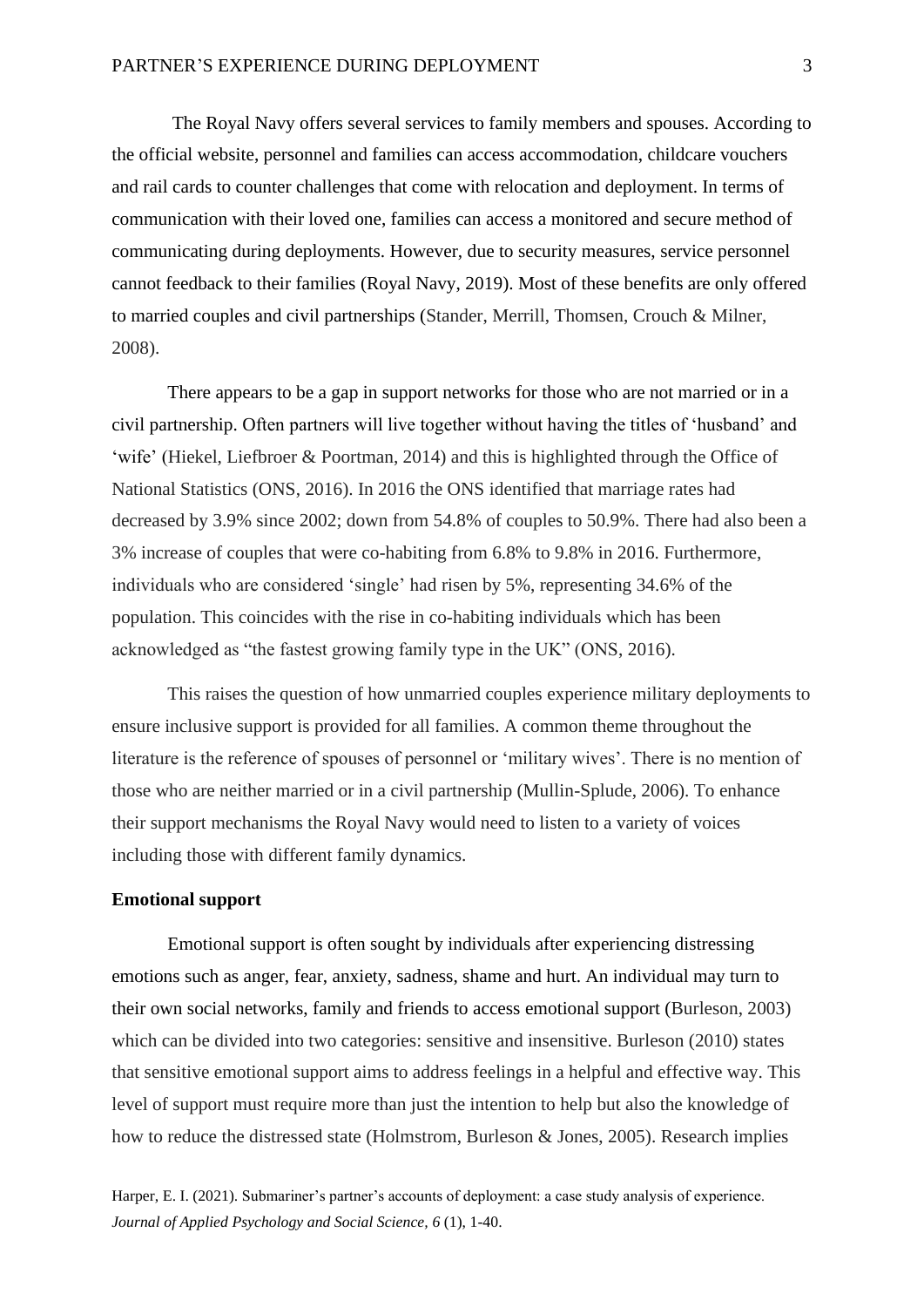that when support attempts do not come from a place of understanding or "cold comforts" (p. 155), it can lead to insensitive emotional support; extending and intensifying the individuals' emotional hurt (Holmstorm et al., 2005).

Benefits that the Royal Navy provide can seem ideal for supporting a military family while their loved one is deployed (Snodgrass, 2014). When discussing the literature, it is apparent that emotional support is vital when interacting with individuals, such as military family members, who are in distressed emotional states. The official Royal Navy website highlights the networks they can offer regarding emotional support:

"From online forums and unit-specific closed Facebook pages, to dedicated service community centres, events and deployment support, a friendly face is never far away. And because everyone can relate to the rigorous life in- or with- the Royal Navy, there's always someone to talk to" (Royal Navy, 2019).

Families frequently rely on each other for emotional support. Social support acts as a protective factor amongst trauma related and depressive symptoms allowing the individual to feel part of a collective and gauge a sense of belonging (Roh et al., 2015; Turner & McLaren, 2011; Casale, Wild, Cluver & Kuo, 2015) reinforcing that the Naval community will allow access to available emotional support. However, individuals are more likely to expend more effort comforting close family and friends as opposed to an acquaintance or a distanced individual (Coston & Jones, 1992). Burleson (2003) states that "seeking support does not guarantee the receipt of sensitive, effective support" (p. 551) acknowledging that, without levels of closeness, individuals will be less likely to give highly sensitive forms of emotional support. There is a gap to be considered here by the Royal Navy as to what those who are not within the Naval community can do to access highly sensitive levels of emotional support.

To further enhance the development of their support for families, the Royal Navy could provide their own support networks; offering individuals a sense of structural support to meet their own inclusive needs. Research by Gottlieb and Bergen (2010) suggest that social support can be enriched through the influence of health psychologists and sociologists to provide a more structured program to meet the needs of the individual. An example of this can be taken from the Naval Families Federation (NFF). The NFF is an independent charity that aims to provide Naval families with the platform to "have their views heard by someone in a position of power" (NFF, 2020)*.* The HQ of the NFF is positioned in naval establishment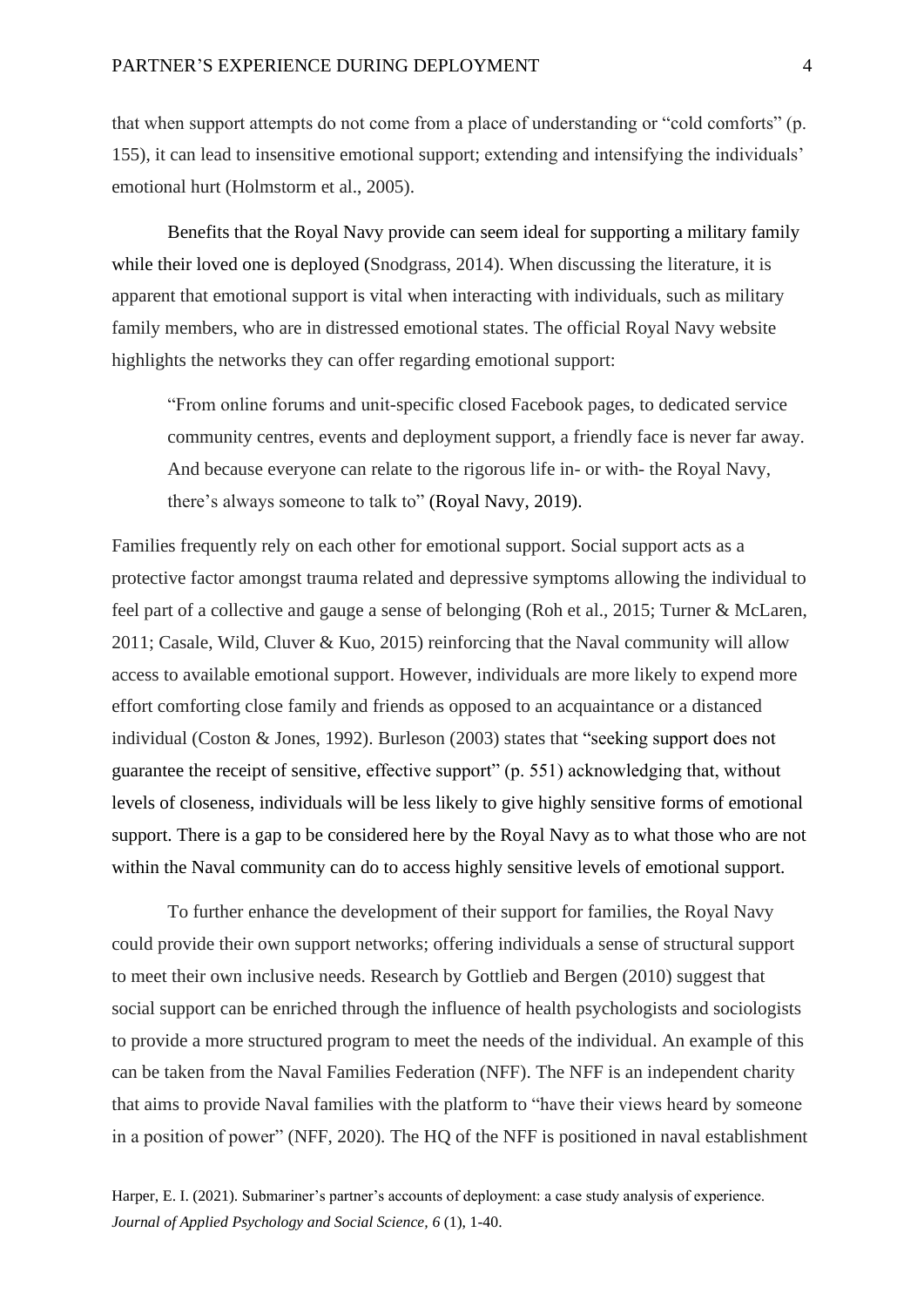HSM Excellence, though, when searched in the Royal Navy official website there is no reference to the NFF. In the pursuit of developing their support networks for military families it is suggested that the Royal Navy could work more closely with the NFF to provide sensitive emotional support to family members nationally. As an alternative, the Royal Navy could develop their own organisation to work alongside families to provide access to sensitive emotional support, which military families across the nation might need during deployment periods.

### **What Spouses, Partners and Families experience**

Research suggests that military spouses can experience depression during their partners deployment. For the purpose of the Royal Navy developing their support it is important to gauge with family member experiences (Larson & Csikszentmihalyi, 2014). Observations from Isay (1968) as to what a spouse may experience during their partners deployment suggests a reactive depression- or what was described as 'Submariners Wives Syndrome'. This held symptomology of "severe dysphoria, uncontrollable weeping, irritability, sleep disturbance and/or loss of appetite" (p.1). Isay (1968) suggested this was an outward expression of suppressed feelings of guilt over the rage they felt about being deserted. This was vital as "a wife can best serve her husband by not being an encumbrance to him" (p. 2). This has been criticised in recent literature, portraying military spouses to be severely dependent; pining for their partner to return from deployment (Chacker, 2016). It is imperative to acknowledge the date of the research conducted by Isay (1968) as attitudes remain congruent to their present societal norms. This research could still be considered relevant as it may accurately depict what some individuals have experienced in a military family although the reasoning behind these experiences may need to be reconsidered in line with current views of roles in relationships (Arber, Davidson & Ginn, 2003; Chen, 2020).

There is a body of existing literature suggesting that each new phase of deployment (pre deployment, deployment and post deployment) can bring a series of new challenges for military families (Pincus, House, Christenson & Adler, 2001). Wiens and Boss (2006) describe an initial phase of anxiety during the stages of pre-deployment. There is a described phase of anticipation as the family prepare for the deployment as well as their loved ones change in emotional state; described as "physically present whilst psychologically absent" (p. 33). The source of anticipation often comes from the idea that there will be a period of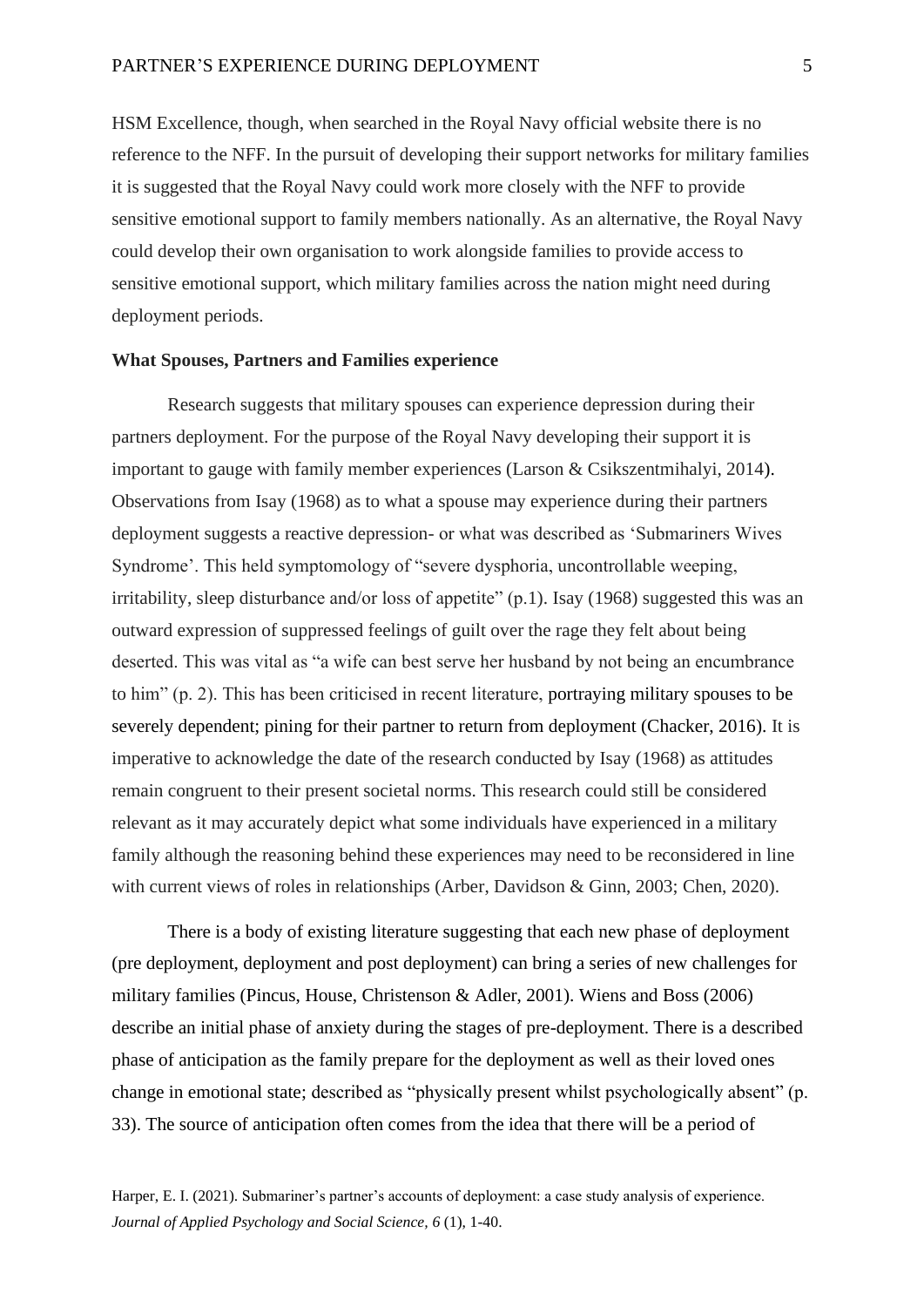separation from their loved one acting as a significant stressor during this time for many military families (Padden, Connors & Agazio, 2011).

Once their loved one is out on deployment, there comes a stage of emotional destabalisation (MacDermid, Olson & Weiss, 2002). Drummet, Coleman and Cable (2003) explain that this is due to the life stressors that come with the deployment: loneliness; financial stressors; changes in family dynamics and role shifts. These stressors are intensified by a fear of the safety of the deployed family member. In research conducted by Warner, Appenzeller, Warner and Grieger (2009), 90% of military spouses surveyed identified "feeling lonely" and "the safety of my deployed spouse" as current sources of stress. This is further acknowledged in a study conducted by Dandeker, French, Birtles and Wessely (2006) in which over three quarters of the 'British army wives' interviewed admitted to feeling lonely during the initial deployment stage. A second finding revealed that only one fifth of women interviewed relied on support services provided by the army during this time. A further 95% sought support through their family and 85% through other 'military wives'. It is important to consider that these findings came from a quantitative study with a larger sample of 37 and may not be entirely representative of each military spouse. Baxter and Jack (2008) advocate for the use of qualitative case studies, as opposed to quantitative research, because they determine individual subjective experiences as their focal point and analyse them in depth. With distressing emotional states such as loneliness being frequent within this phase of deployment, the importance of sensitive social support must be reiterated and should be used as a key tool during this time.

Post deployment brings a new set of challenges as the deployed family member must readjust. Lincoln, Swift and Shorteno‐Fraser (2008) suggest that family dynamics must be reconfigured, often leaving family members uncertain and unfamiliar with their new roles within the household. This can extend the feelings of loneliness and isolation a spouse or partner experiences during the deployment phase. A study conducted by Werber et al. (2013) found that 10% of guard and reserve forces reported that there were problems with spouse mental health following reintegration after and 1-2-month deployment. Contributing factors to spouse's mental health included: the family not being ready for deployment, inadequate communication with the service or unit after homecoming and challenging family finances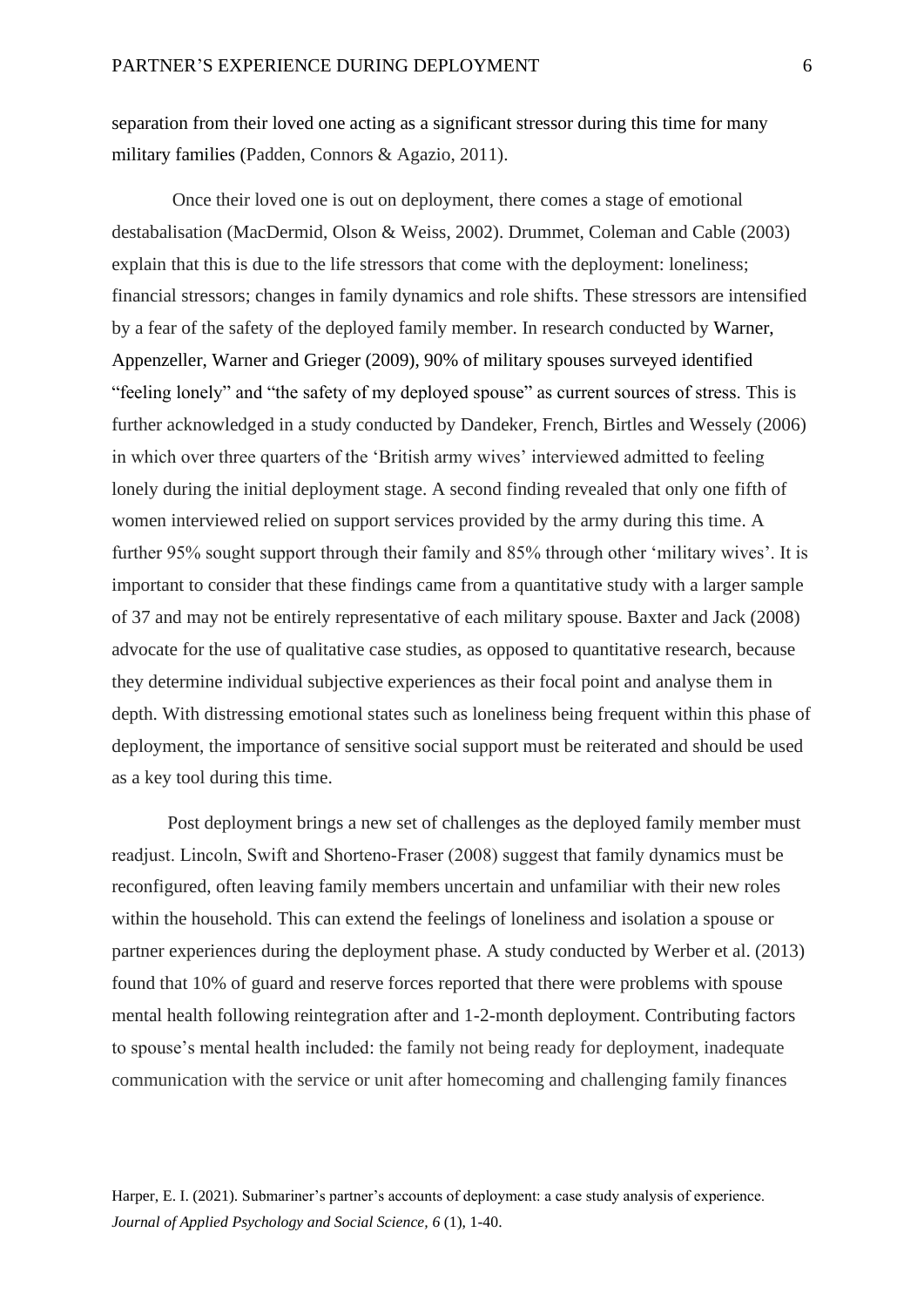(Werber et al., 2013). It could be argued that providing structured support to prepare individuals for the coming deployment could prevent some of these factors.

The deployment period can be a stressful time for all military family members. However, literature on what spouses and partners of submariners specifically experience is sparse. Sample subjects are often described as 'military wives' missing out the large percentage of the population that are not married to their military partner. Because of their marriage status, military spouses often have access to the physical benefits the Royal Navy provides whereas unmarried partners may not. It will be important to hear the voices of this demographic and investigate their experiences for the Royal Navy to develop appropriate and key support.

Past research into this issue is often quantitative. This can leave key experiences overlooked due to generalisation from large sample findings (Queirós, Faria & Almeida, 2017). This implies that one in-depth qualitative case study can contradict the findings of a generalised population (Yin, 1989; Smith, Flowers & Larkin, 2009). A method of analysis, such as Interpretative Phenomenological Analysis (IPA), would be preferred rather than using a method of statistical analysis. IPA allows the in-depth investigation of how individuals make sense of a major life experience (Smith et al., 2009) and, for the Royal Navy to further enhance their support, it would be a priority to understand military family's experiences.

This research aims to investigate what submariner's partners experience while their significant other is on deployment. This will be done by interviewing a sample of submariner's partners and analysing their responses case by case through IPA. The findings of this research will be used to suggest ways in which the Royal Navy can improve its support networks for military families.

### **Method**

## **Methodology**

Johnson and Onwuegbuzie (2004) state that arguing a research paradigm is ideal to associate appropriate research methods. This study aims to investigate the lived experience of submariner's partners and spouses; therefore, a constructivist paradigm was deemed most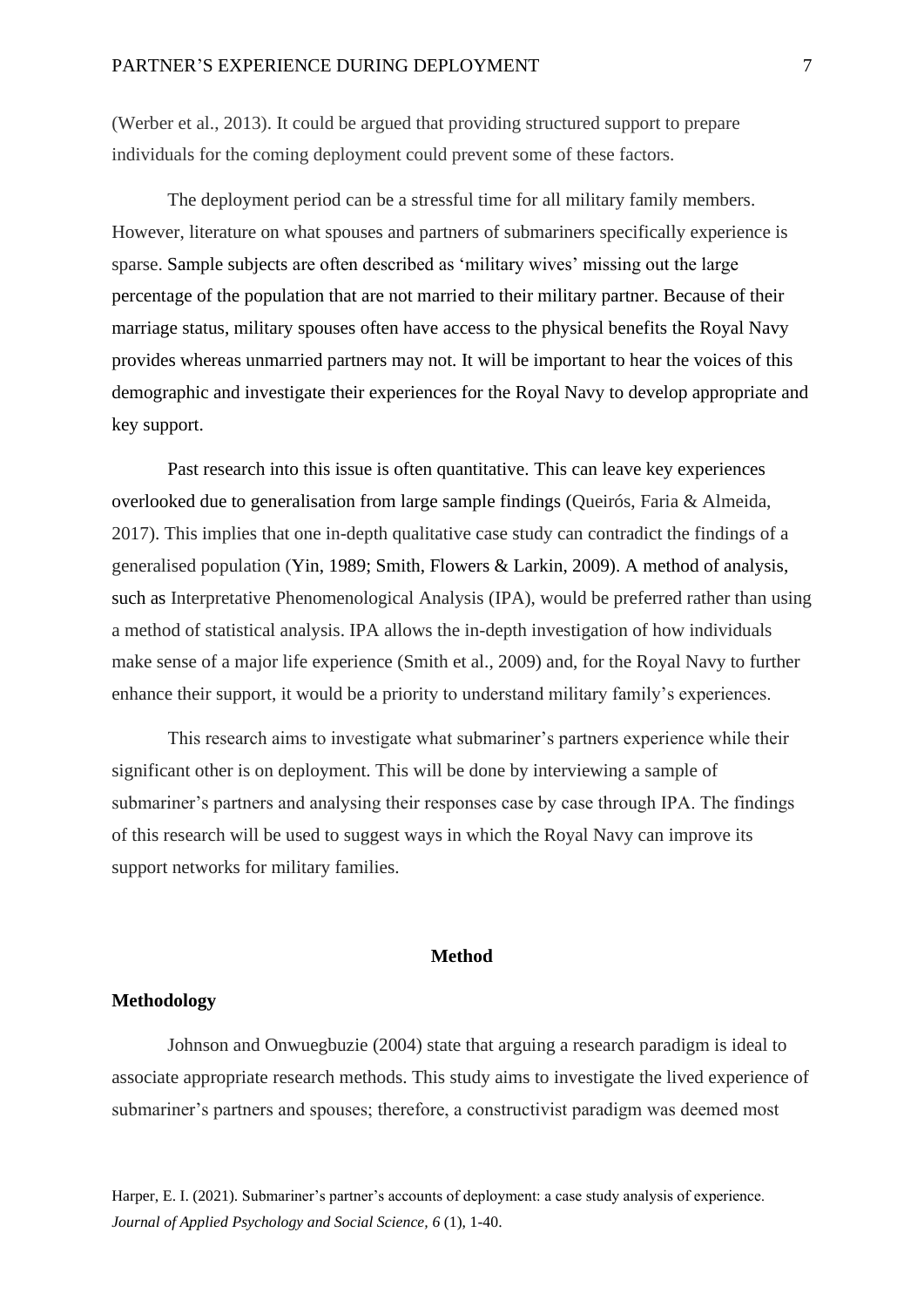appropriate (Raskin, 2001). This takes a relativist approach to identify a participant's subjective truths which have been shaped through their own experiences and using an emic perspective to gather data (Morey & Luthans, 1984; Alberti, 2016). Interpretative Phenomenological Analysis (IPA) was selected as the method of analysis. IPA "is a qualitative research approach that is committed to the examination of how people make sense of their major life experiences" (Smith, Flowers & Larkin, 2009, p. 1). In line with the chosen paradigm, IPA takes an emic and idiographic approach examining participants lived experiences and how an individual makes sense of these. This will allow a greater understanding of how participants experienced their partner being out on deployment and how they made sense of this (Smith et al., 2009). This is contradictory to modern psychology which focuses on making general laws of human behaviour based on large sample findings (Smith et al., 2009) building on the argument that one in-depth case study could contradict the findings based on a generalised population (Yin, 1989). Tsoukas (1989) criticised the use of an IPA case study questioning the validity of qualitative data that can be gathered from a singular case study. However, Yardley (2008) counteracts this by suggesting core principles that evaluate validity in qualitative data: sensitivity to context, commitment and rigour, coherence and transparency and impact and importance. These core principles will be considered throughout this study.

### **Participants**

An opportunistic sample of three participants took part in the qualitative research. The participants were recruited through an advertisement posted on a social media page supporting spouses and family members of submariners (Frandsen, Thow & Ferguson, 2016). In order to take part, participants must have experienced at least one deployment during their relationship with their partner. The sample consisted of three female participants aged between 20 and 27. The size of the sample was based on research conducted by Eatough and Smith (2008) on case by case IPA which suggested that smaller sample size (3-6 participants) makes for an in-depth level of analysis; vital when trying to interpret how participants make sense of their experiences. Furthermore, Smith et al. (2009) stressed the importance of using a homogenous sample when doing an IPA; allowing the researcher to "examine the convergence and divergence of experience in some detail" (Smith et al., 2009, p. 3). The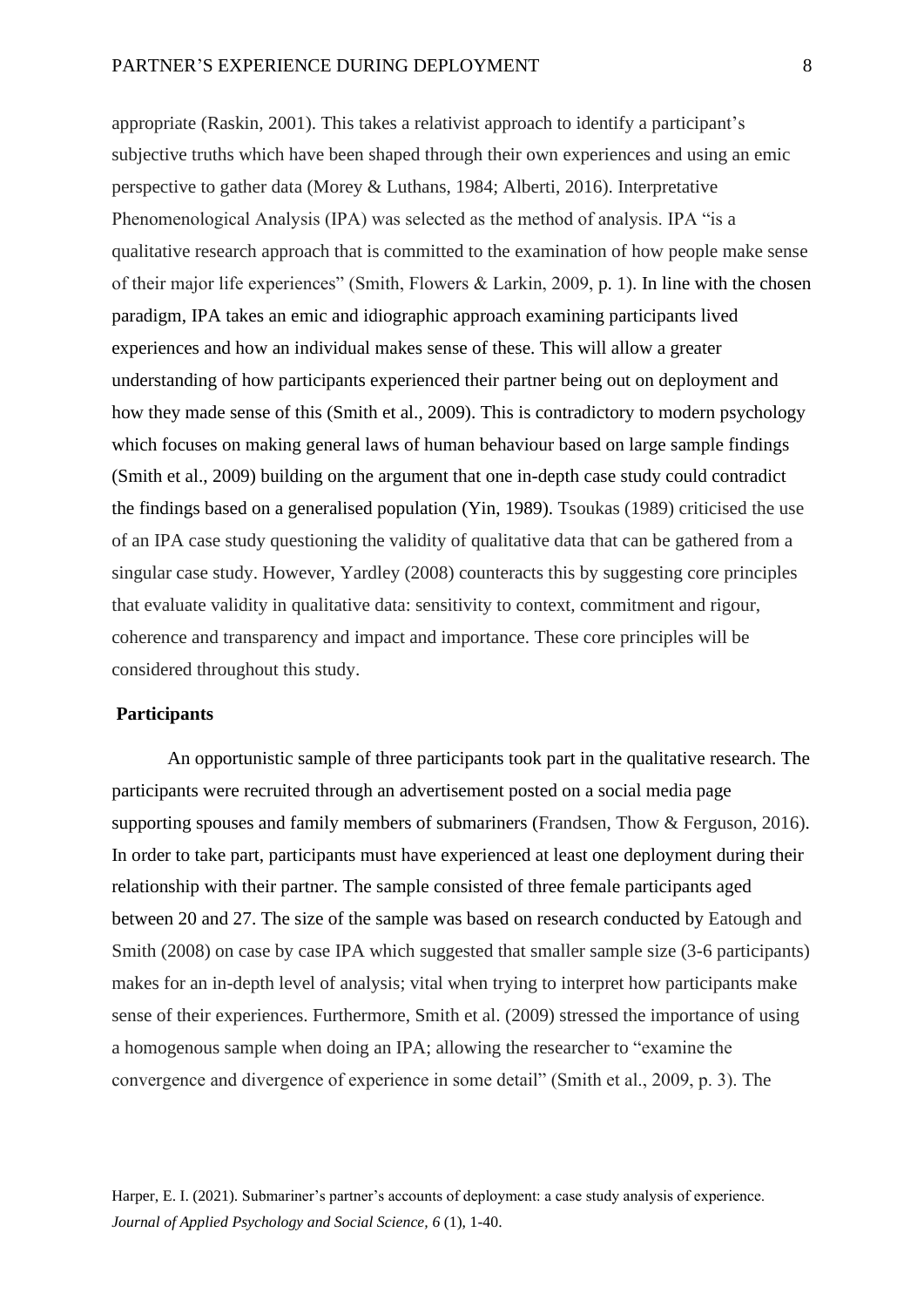names of the participants (Julie, Lucy and Daisy) have been changed to maintain confidentiality.

## **Interview Schedule**

A semi-structured interview was selected due to its flexibility, allowing participants to go into detail about their experiences (Pathak & Intratat, 2016). An interview schedule was designed that consisted of questions and prompts. This acted as a guide for the interviews, standardising them to some extent (Newcomer, Hatry & Wholey, 2015). The questions split the deployment experience into four phases: pre-deployment, deployment, reuniting and postdeployment. Participants were asked about their experiences in each phase based on research conducted by Pincus et al. (2001). This stated that there is an emotional cycle for families during a military deployment indicating that their experiences could be different in each phase. This kept the data in context and transparent in line with Yardley's (2008) key principals and congruent with the IPA ethos (Smith et al., 2009). Questions included, 'what were your experiences of the pre-deployment phase?' 'is there anything else in regard to the overall deployment experience you would like to mention to me?' As participants lived in different parts of the country, the interviews were conducted via Skype and recorded for transcription. This allowed the researcher to fully engage with the participant as well as record their responses to avoid misinterpretation and improve reliability (Fernandez & Griffiths, 2007).

### **Procedure**

**Ethical approval.** Before the study took place, an ethics proposal was written and presented to the University of Cumbia Psychology ethics committee. This proposal outlined details of the targeted sample, research materials (e.g. consent forms, draft interview schedules) and where the British Psychological Society's code of ethics (BPS, 2014) could be compromised and how the principal researcher would adapt to overcome this. For example, there was a risk of participants revealing either their own identities or their partners. This posed a risk of breaching not only confidentiality but measures of security the Royal Navy may have in place. To overcome this, participants were asked to avoid using names of people and to leave out personal details. Although they were to be reassured that if this were to happen details could be edited out during transcription. The study was approved by the ethics committee.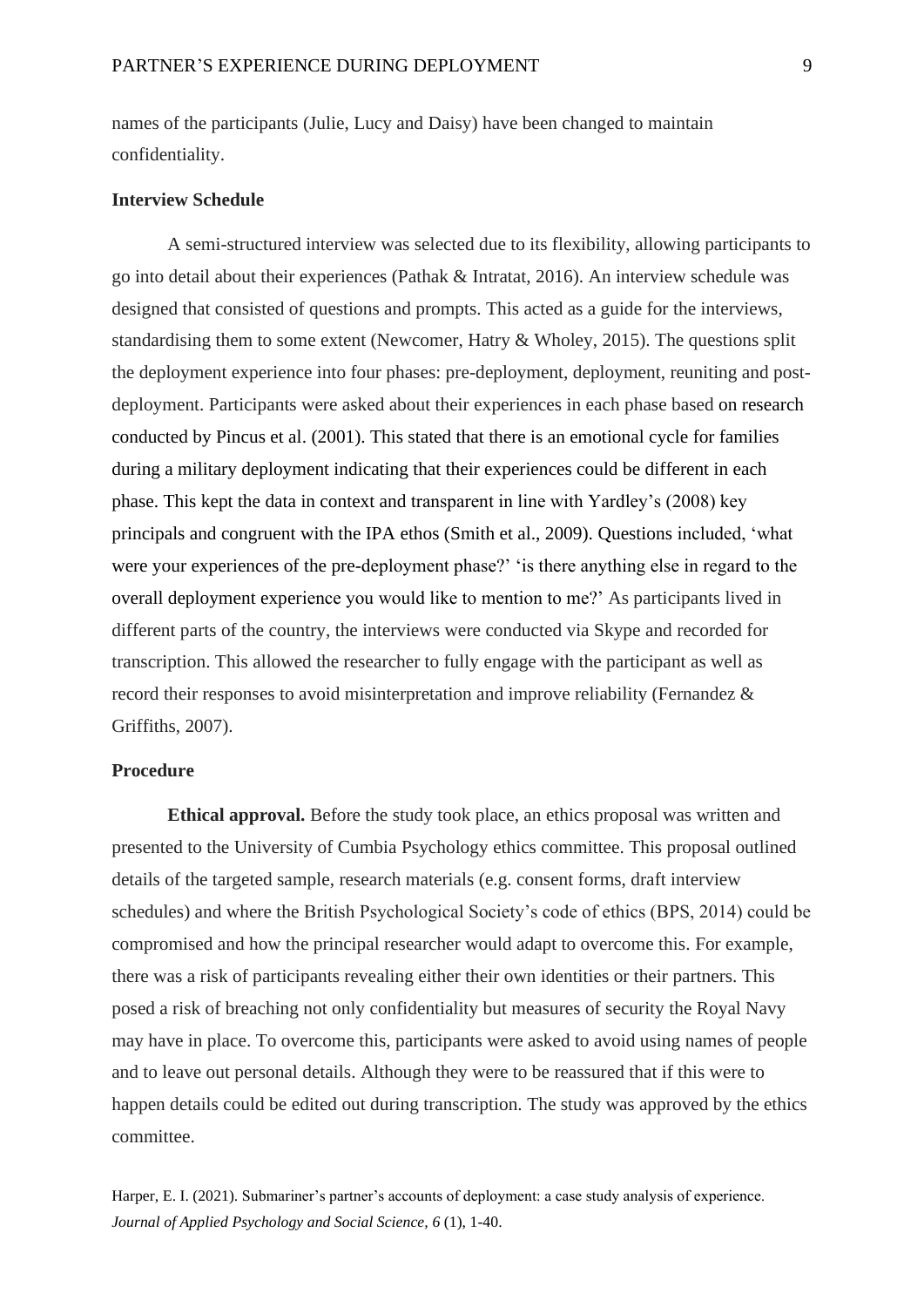**Briefing participants.** Communication between researcher and participant was established via email. Before the interview process began, time was taken to ensure the participant felt comfortable engaging with the research (Waples, 2016). Emails were exchanged to discuss an appropriate time for the researcher and participant to interview via skype. Participants were also sent copies of an information sheet so they would be aware of the aims of the interview. Once they had confirmed they were still interested in participating they were then sent a consent form to sign either electronically or physically.

**Conducting the interviews.** Before the Skype interviews began, time was set aside to build a rapport between the researcher and participant (Waples, 2016). Participants were asked to read through their copy of the information sheet again to ensure they were still comfortable in participating and to ask any questions. They were told that the interview was to last between 30 and 60 minutes. Participants were reminded they had the right to withdraw at any point and were also asked to confirm if they were happy with their interview being recorded. The predetermined interview schedule was used and the researcher used prompts to gain more detail on a topic (Pathak et al., 2016).

**Debriefing participants.** Interviews with participants lasted from 30-60 minutes. After the interviews were completed participants were given a debrief sheet outlining the aims of the research as well as contact details of relevant organisations. Participants were told verbally that they had the right to withdraw their data up to 2 weeks after the completion of the interview. This was also written on their debrief sheet. The researcher handed out their own details as well as their supervisor's if participants had any concerns or complaints about the research.

### **Analytical Guidelines**

After the interviews were complete, they were transcribed verbatim before beginning the IPA analysis process. The researcher read and reread the data from the participant interview to ensure the participant became the focus of the analysis (Biggerstaff & Thompson, 2008). The researcher identified anything of interest within the transcript in order to ascertain an understanding of how the individual talked about and understood a certain topic (Smith et al., 2009). From this, the researcher, now at a familiar level with the transcript, distinguished emerging themes within the case study (Biggerstaff et al., 2008). Based on research by Riggs and Coyle (2002), transcripts were analysed and reported case by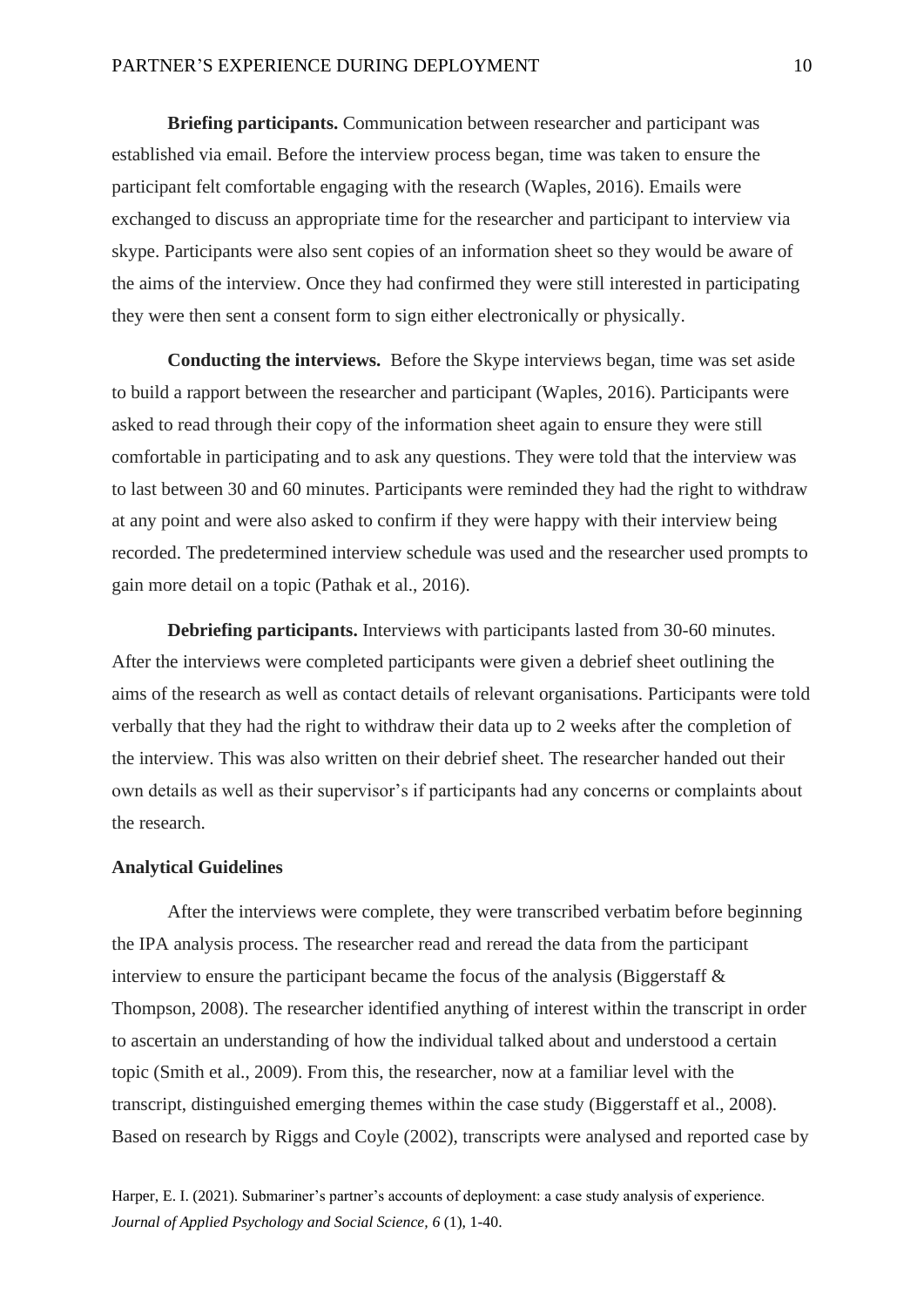case to give voice to each participant and to compensate for each different relationship dynamic (Eatough & Smith, 2006).

# **Ethical Considerations**

From the first stages of this research, ethical guidelines from the British Psychological Society (BPS, 2014) were followed to ensure ethically sound human research. Recordings were deleted once transcribed and transcripts were made anonymous. In line with Staal and King's (2000) ethics of Military Psychology, the participants were made aware not to mention specific details of any military operations or service personnel to ensure confidentiality. They were ensured that if this were to happen, specific names or details would be edited out during transcription. In the event the participant felt distressed, they were reminded that they could stop or withdraw from the interview at any point (Sivell et al., 2019). They were also reminded, both verbally and in written form, that they had the right to edit during transcription and any concerns were to be emailed to the principal researcher.

# **Reflexivity**

Reflexivity juxtaposes different paradigms to understand the effects it can have on human relationships (Holland, 1999). In this section I will be using the first person to discuss how my own assumptions may have affected the interview and analysis process. I believe this will provide more depth and transparency to my study (Yardley, 2008) as I will associate myself to the reader as a researcher whose actions and beliefs may have affected the findings that come from my research (Hyland, 2001). This is reinforced by Webb (1992) who insisted that "the use of the first person is required in keeping with the epistemologies of the research and in the pursuit of reflexivity" (p. 747). Furthermore, Lotz (2000) highlights that there could be a shift in power differentials in favour of the researcher if they do not share how their attitudes and beliefs could affect the research outcomes. As I have taken an emic approach in gathering my data it is important that I make transparent any bias on my part in a reflexive account (Henwood, 2008) and it is important that I disclose my attitudes and beliefs to reveal how these may have shaped the findings (Smith et al., 2009).

I identify under a constructivist paradigm. I believe that individuals construct meaning through their interactions with the social environment (Hurd, 2009). People do not find knowledge but construct it, therefore, it is possible to have different subjective assumptions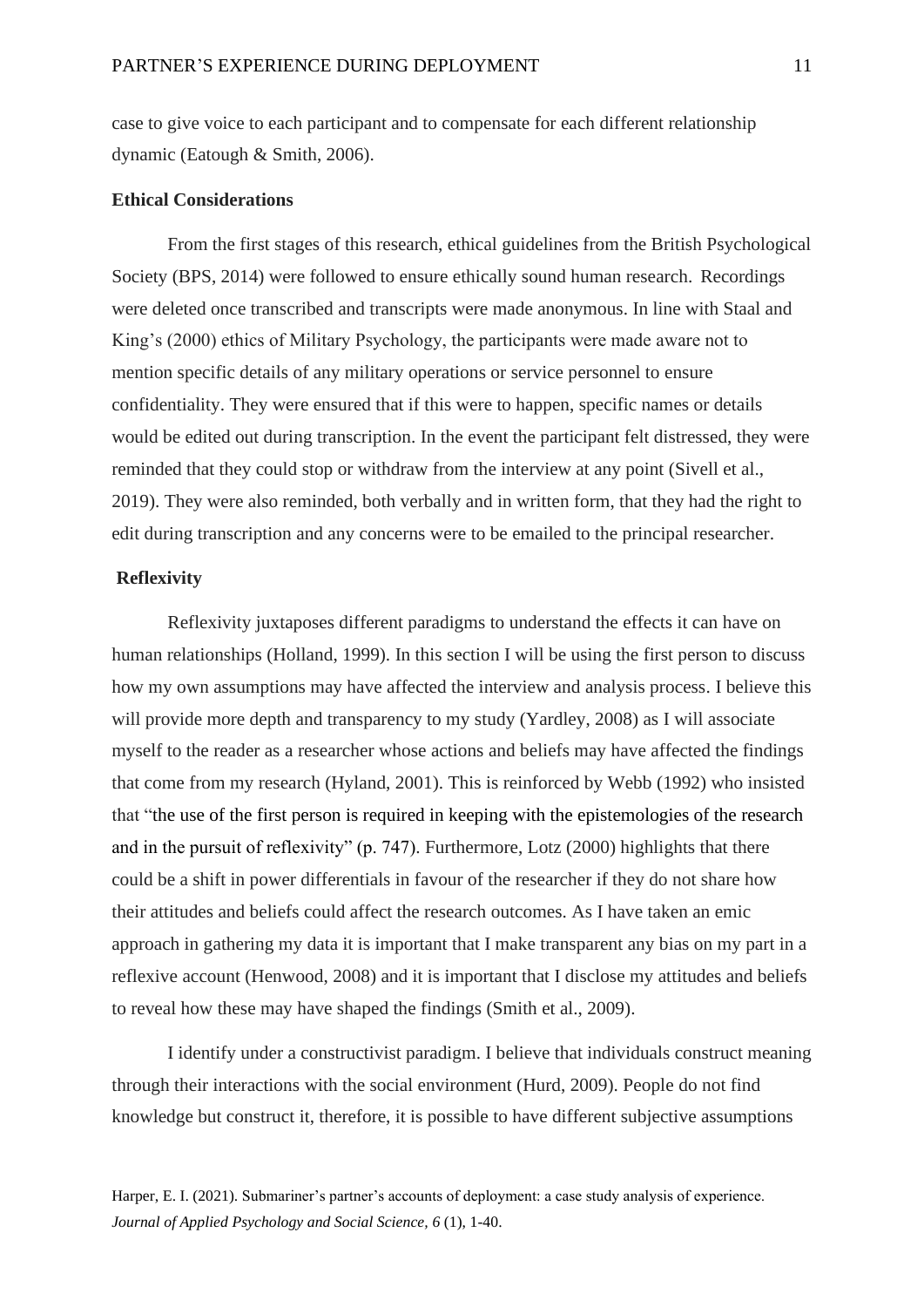of what reality is (Onuf, 2012). I am aware this will affect how I interpreted participant experience. I would identify both myself and the participant as 'co-creators' of the research outcomes (Finnemore & Sikkink, 2001) eliminating power differentials within the research (Brownlow, 2002).

There are personal experiences that could affect how I conducted the study, so it is important that I provide full transparency to the reader (Palaganas, Sanchez, Molintas & Caricativo, 2017). I was in a relationship with a submariner and I first came in contact with this research topic during his first deployment where I struggled to find support. This made me consider, other than physical benefits, what support the Royal Navy were offering others. Furthermore, I felt the deployment experience influenced the relationship I had with my expartner. This made me question how others interpreted this experience and what effects it may have had on them. I realise this experience may have led me to unconsciously lead participants during interviews. Therefore, in line with Yardley's (2008) core principles of validity, it is important that I am transparent with my actions to compensate for this effect. I did this by regularly reflecting on my practice to identify where I could have been biased and rectifying it before it took a further effect on my study (Baird, Fensham, Gunstone & White, 1991; Taylor, Werthner, Culver & Callary, 2015). I also ensured I had regular meetings with my dissertation supervisor. As she held no bias towards my research topic, she was able to give me direction with elements of my interview or analysis if the process felt leading or suggestive (Manathunga, 2007; Willemse & Boei, 2017).

### **Analysis and Discussion**

This is an IPA analysis of what submariner's spouses or partners experienced during their deployment. The analysis was completed case by case based on research by Riggs and Coyle (2002). By doing this, each participant was able to express their own subjective account and findings were driven by psychological theory and not a result of the analysis of other transcripts. In line with the IPA underpinning idiography, analysing and reporting emerging themes case by case allowed participants to outline particular circumstances, such as relationship dynamics, that altered their experience of the deployment period (Eatough et al., 2006). Variations of IPA can differ depending on their idiographic commitment and based on the small sample in this study it was deemed appropriate to treat each participant as a case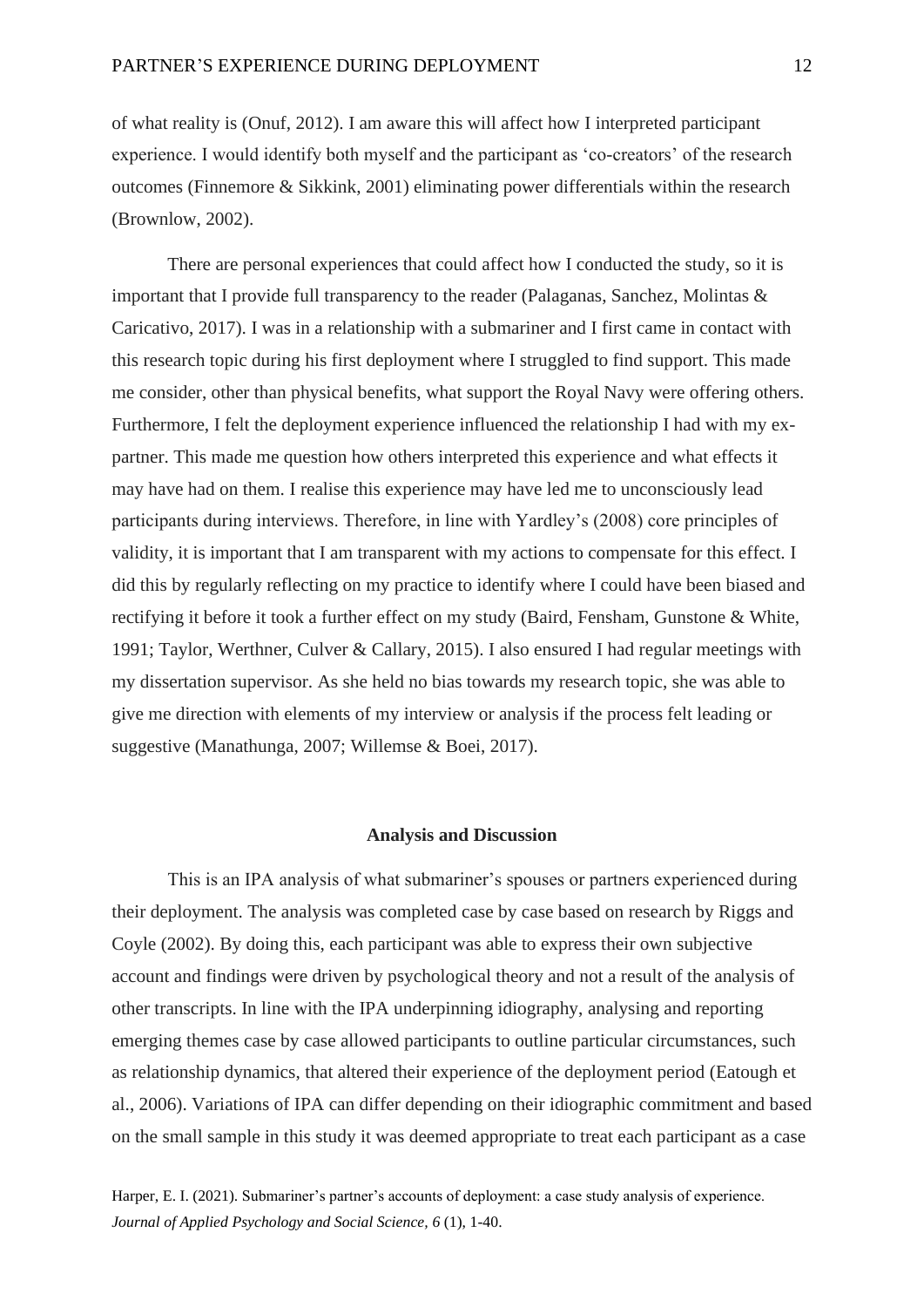study and draw conclusions from the group of cases (Riggs et al., 2002) therefore respecting the convergences and divergences within the data and acknowledging that participant experiences may be similar but also different (Smith & Shinebourne, 2012). Dennison (2019) expresses the importance of the use of IPA on single case studies. It is reiterated the use of a singular case study can challenge societal norms and expectations to reveal "unseen aspects of our world" (Dennison, 2019, p.3). By analysing each participant case by case as opposed to looking for similarities across all cases this has allowed for a broader outlook on to the topic and more chance to evaluate experience and produce recommendations. Congruent to the chosen method of IPA master themes were not sought across each case study. Instead, only emerging themes were affirmed with each individual to 'give voice' to their idiographic circumstance and to permit the opportunity for a unique experience to challenge previous literature as discussed in the introduction (Riggs et al., 2002; Dennison, 2019). Therefore, results are shown by the pseudonym of participants followed by their individual emerging themes. It is to be noted that ellipsis points '…' represent a pause in the participants speech and '…..' represents the removal of irrelevant dialogue. '\*\*\*'represents where the participant has disclosed the name of a person or a recognisable place. Quotes can be identified as P representing page number and L representing line number.

# **Julie**

Julie lives with her husband who has been a Submariner in the Navy for four years. They met and started a relationship prior to him joining the institution and he has been out on two deployments during this time. It is crucial to acknowledge the importance of the inclusion of married participants in this study. This allows for a wider insight into the deployment experience, bringing into light how any aspects may have differed because of the marriage and respecting the convergence and divergence of participant experience (Smith et al., 2012).

**A lack of control.** In this emergent theme, Julie describes experiences that are out of her control during military deployment. She describes that times and dates in which Submariners leave for deployment are not always certain and this can have an effect on her.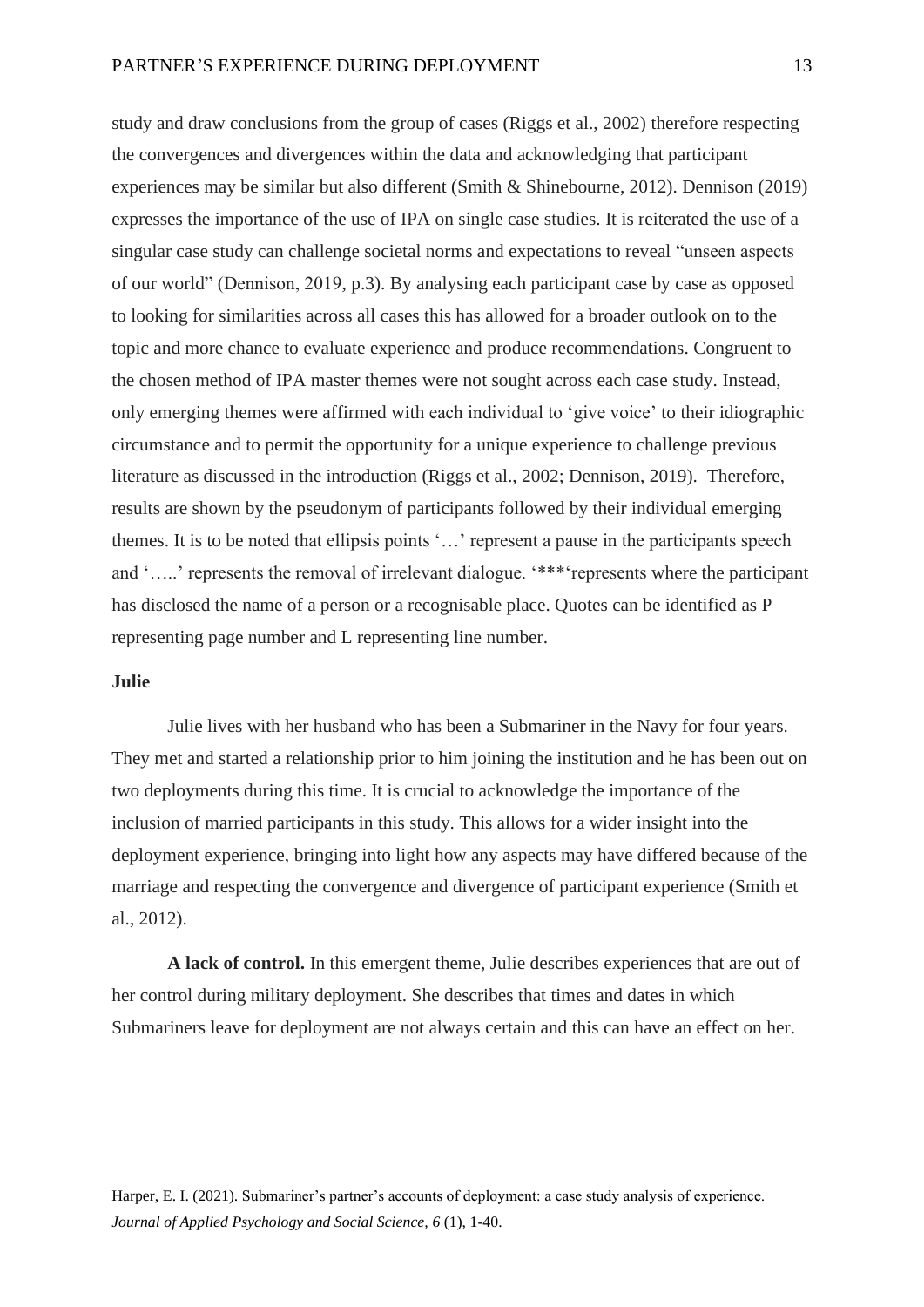"We had to be escorted on to base to be told he wasn't coming off the boat… until the day like… his mum and sister were crying, and I was upset too… I just said like… lets go" **(P3 L110-112)**

"I remember them saying they were coming home on a certain date, so I cancelled on

all of my friends… but they never came home." **(P4 L133-135)**

In the first statement, she describes a time where she and her husband's family had been escorted on to a naval base to greet her partner but had not been informed that he would not be off the boat. Secondly, Julie recalls an experience of receiving a possible date of when her partner could be returning from deployment. True in both statements, pauses (...) suggest the disappointment Julie felt when her husband did not return from deployment. In line with previous social psychological research, distressed emotional states, such as disappointment, occur when an individual faces inconsistency or unpredictability. This is a reaction over the lack of control they have of the situation and the overall outcome (Kay, Shepherd, Blatz, Chua & Galinsky, 2010; Waytz et al., 2010).

"I was talking to people and they were saying that… it's all just hearsay that's the rubbish part like… one person will say something and well… it might not be true I sometimes think that people just make stuff up." **(P2 L87-90)**

Julie talks about her experiences interacting with other military family members online. She appears to hold a level of frustration towards this experience over the rumours she hears and clearly states how this bothers her. Research suggests that when there are inconsistent communications, there is a power differential over the individual who has little negotiation over the outcomes and the opponent who has great influence over the outcome (Stevens, Bavetta & Gist, 1993). De Vries, De Dreu, Gordijn and Schuurman (1996) suggest that this can make individuals with little control subject to other people's influence and beliefs to make up for those power differentials. This theory supports why individuals may spread rumours (Teunissen & Bok, 2013). Furthermore, their greater accumulated position of power diminishes Julie's own control over the situation, facilitating her frustration (Sinaceur, Adam, Van Kleef & Galinsky, 2013).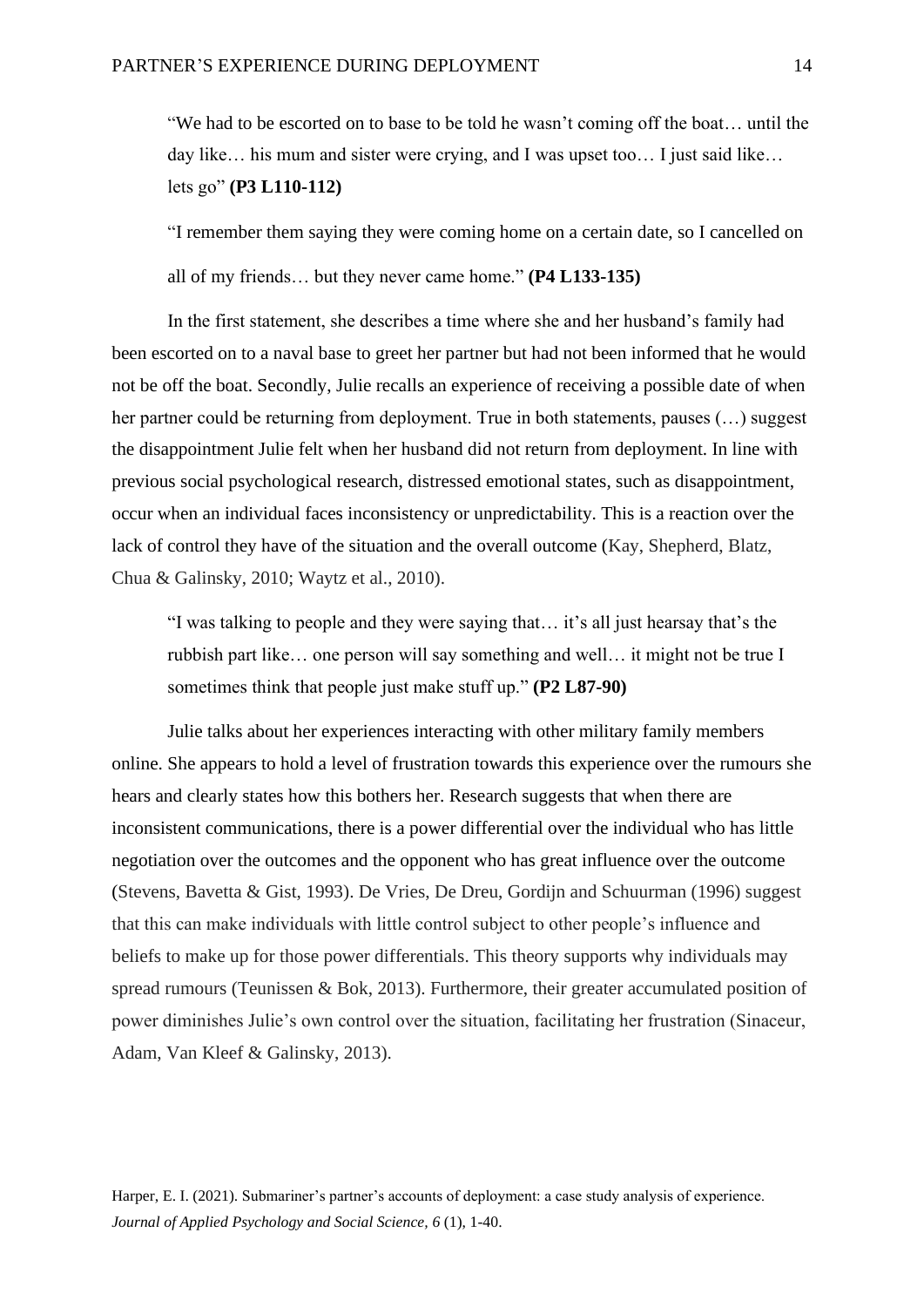**Proximity seeking.** Within this emergent theme Julie discusses how the deployment experience can take a toll on their relationship and how she seeks proximity from her husband.

"like I know they're off away and I'm not getting like… I'm going to sound like proper spoilt but like… he won't give me like the attention that I want because he… is also like feeling sad if that makes sense?" **(P1 L23-25)**

In this statement Julie discusses her relationship with her husband prior to him leaving for deployment. It is implied that when her husband experiences emotional distress, such as sadness or anxiety, he does not seek social and emotional support unlike herself. This supports research conducted by Pascuzzo, Cyr and Moss (2013) suggesting there are different types of romantic attachment styles. Anxious romantic attachment styles have a strong desire for proximity which promotes support seeking behaviours from a partner during periods of emotional distress (Vogel & Wei, 2005; Mikulincer & Shaver, 2007). Alternatively, there is the avoidant romantic attachment style which inhibits support seeking behaviours in times of emotional distress and, instead, internalises this (Holmberg, Lomore, Takacs, & Price, 2011). This suggests that Julie and her partner hold facets relating to these attachment styles and therefore why there are differences in proximity seeking. When faced with emotional strain, these type of attachment styles are not complementary which could add to feelings of upset.

"and… like there's never like a full goodbye or… like its just rubbish… and like your emotions just seem… like I almost feel angry a bit" **(P1 L20-21)**

Julie reiterates here how the inconsistency of not always having a confirmed date and time for the start of deployment can develop feelings of frustration and anger and this is shown by the number of pauses (…) within the quote. Perhaps this is a result of the need for closure and not being able to access this. Kruglanski and Webster (1996) describe the need for closure as the desire to look for any substantial answer on a given topic rather than extend any period of uncertainty. This need for closure can depend on a series of situational factors: noise, mental fatigue and time pressure (Kruglanski et al., 1996; Acar-Burkay, Fennis & Warlop, 2014). Furthermore, Acar-Burkey et al. (2014) suggests that the need for closure is higher in interpersonal relationships as there is trust invested in close individuals. This theory is aligned with Julie's frustration over the lack of closure at the start of the initial deployment phase.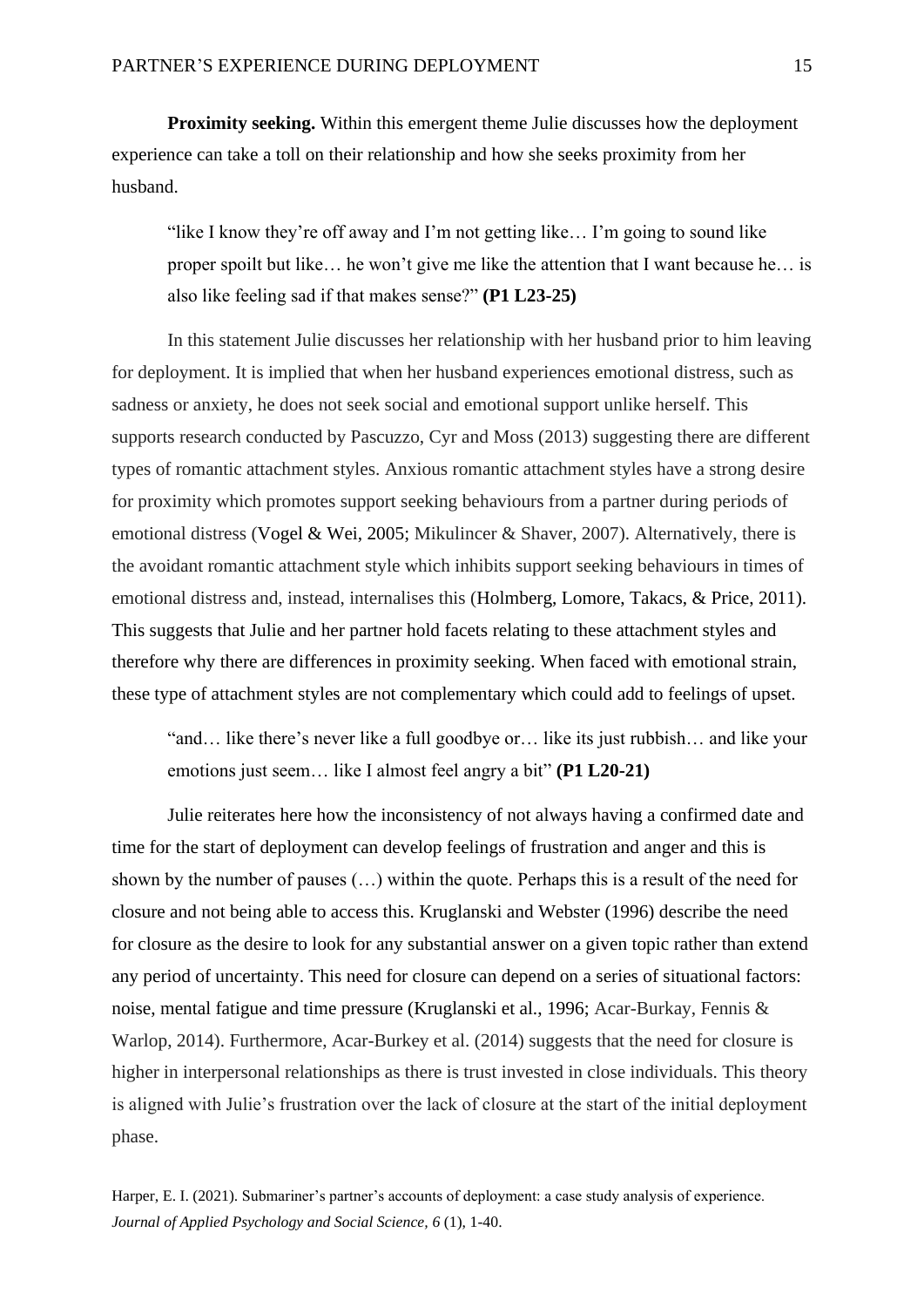"like \*\*\* isn't an emotional person but with the first one he was like really sweet and nice and then when he came back on the second one I was like aw he's going to be nice and sweet again like I can't wait… and like he was still nice but he wasn't as…… but you do get the opportunity to miss somebody and I always think at least we'll never get bored of each other" **(P6 L276-280)**

Julie describes the levels of intimacy she experienced from her partner after he arrives home from deployment. Through the way she discusses this experience it appears she had built up an expectation as to how he would behave based off the first deployment. (Reed, Tolman & Safyer, 2015). Despite showing slight disappointment with her husband's behaviour she tries to justify it with a positive and describes the benefits of missing her husband on the relationship. When reviewing the literature on relationship separation, research findings were often contradictory yielding no exact answer on whether the effects were positive or negative (Dainton et al., 2002; Stafford et al., 2007). In this case, Julie appears to see separation as a positive and is grateful to have the time to miss her husband. As suggested by Kelmer, Rhoades, Stanley and Markman (2013) separation from a partner can promote individuals to reminisce positively, leading to a higher perceived quality relationship.

**Sacrifice.** In this section Julie goes into detail about the sacrifices she has had to make when facing the challenges that come with having a husband in the Royal Navy who goes on regular deployments.

"yeah and I think like that's the reason why I moved because it gives us that opportunity to have like every weekend together or like on a night and a normal life a little bit" **(P8 L308-309)**

"yeah but like me and \*\*\* have had these conversations where he's said if you earned more I'd move around with you and I've never really been given that opportunity to… like what about my career? Like even though in \*\*\* I had that job for like 3 years and that gave me a lot of experience but I could've moved up in that job but now like I'm starting fresh sort of…" **(P8 L319-322)**

Julie disclosed the reason of why she relocated to live with her husband near to where he was based, sacrificing networks: she had previously to be able to achieve a 'normal' way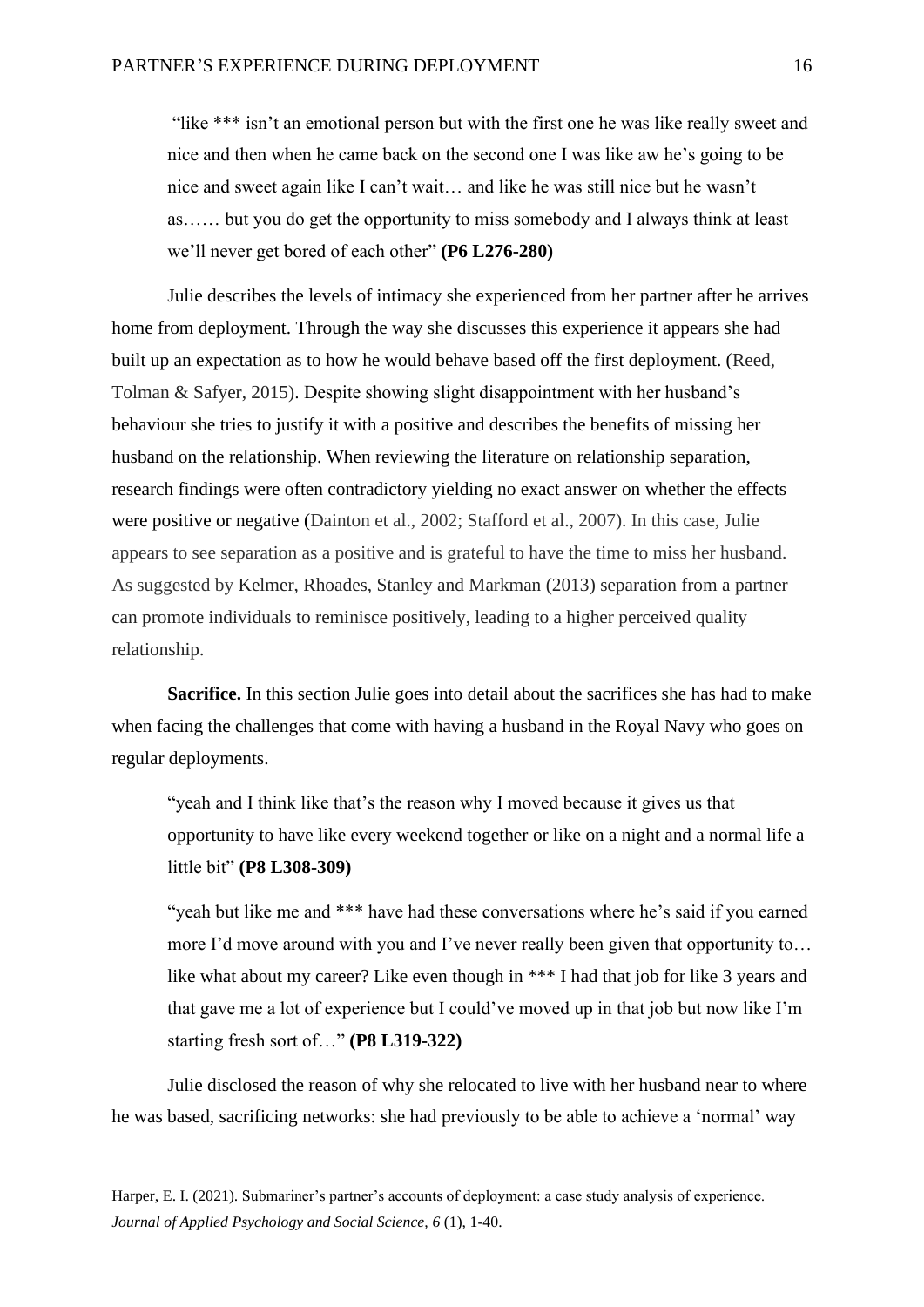of living. Dunlop, Hanley, McCoy and Harake (2017) suggest that each individual has a set of cultural and societal expectations (or 'life scripts') that allows them to determine at what stage in their life or relationship they should have achieved a certain milestone. There appears to be a set of constructed 'norms' in Julie's lived world that equate to a 'normal life' based on her interactions with society. By moving and living with her husband she has been able to fulfill these requirements and achieve perceived success (Rubin, Berntsen, & Hutson, 2009). However, this sacrifice contradicts with the vocational aspect of her life. Like Dunlop et al.'s., (2017) 'life script' theory, Thompson and Dahling (2012) express that an individual can have preset milestones of career success depending on several factors, like age. Although, Julie may express disappointment in her career development, she clearly continues to make these sacrifices to show support for her husband's own career. Domene et al. (2012) reiterate this suggesting that when couples 'join lives' one of the facets that promote relationship success is "supporting each other in career transitions and planning" (pp. 21) which Julie has shown towards her husband consistently.

# **Lucy**

Lucy is ex-partner to a Submariner who entered the Navy after their relationship had started. He went on two deployments over the course of their relationship. Lucy did not live with her partner over the course of their relationship.

**Maintaining a life balance.** In this section, Lucy discusses the conflict she experienced maintaining proximity with her partner and balancing other aspects of her life.

"During pre-deployment my work, social and school life really suffered… and in my eyes for good reason like I wouldn't change it… but my life focus was 70% making sure I see \*\*\* and 30% everything else so trying to get that balance was hard" **(P2 L64-67)**

Lucy states the challenges she faced while maintaining proximity with her longdistance partner. Lucy appears to acknowledge the fact that other aspects of her life were suffering yet still appears to justify her reasoning for doing this. This coincides with research conducted by Impett, Gable and Peplau (2005) that was orientated around the cost and benefits of daily sacrifice in romantic relationships. Sacrifices were categorised into two goals: approach and avoidance. Approach goals aim to please the partner, creating a positive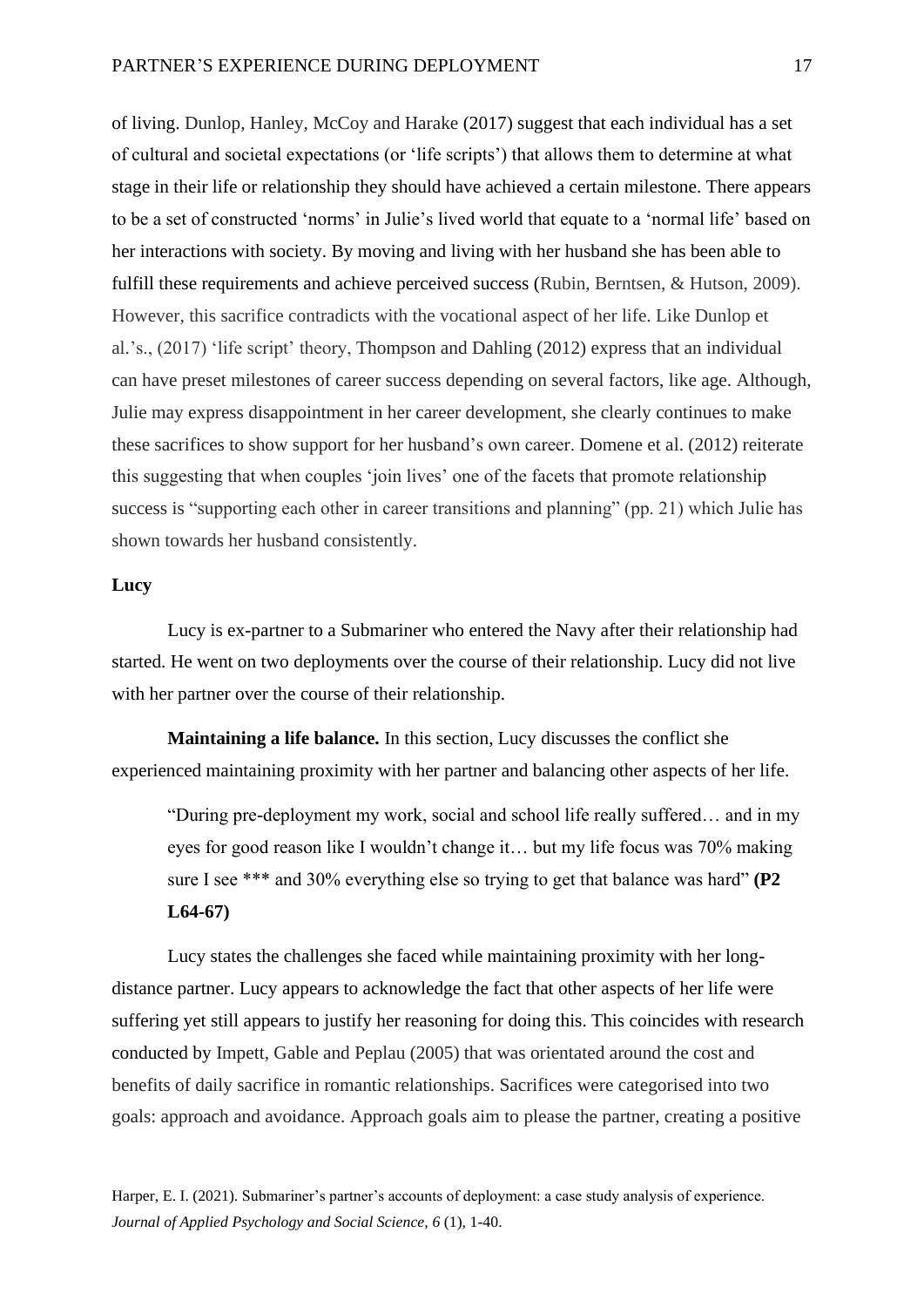emotional response and improvement in life and relationship satisfaction (Gable, 2006). Avoidant goals are sacrifices made by one partner to either avoid guilt or conflict within the relationship. They are often associated with negative emotions and less life and relationship satisfaction and more conflict (Impett & Gordon, 2010). Gable (2006) explains that approach goals are vital for relationship success and this appears to be what Lucy was doing routinely to maintain emotional closeness and relationship satisfaction which can be justified by the positive emotional state (Impett et al., 2005).

"I couldn't get on with work because I had to entertain him?... Uni was my first real responsibility and I just wanted to do well and I think he struggled with that a bit? I wasn't… I wouldn't drop things to spend time with him any more… I had this thing that was important to me" **(P4 L163-166)**

Lucy moves on to discuss the conflict she experienced again over maintaining proximity with her partner as well as other aspects of her life. Her priorities appear to have shifted after starting university, prioritising her education over relationship satisfaction. Gere and Impett (2018) suggest that at this stage in the relationship "partners already know each other quite well, have at least some knowledge of each other's goals, and have established patterns of relating to one another and coordinating their goal pursuits" (pp. 795). Although, this may be true for Lucy and her partner, her goals begin to interfere with her relationship (Van Lange, Joireman, Parks & Van Dijk, 2013). However, samples within this research often consist of couples in proximity and are well established with one another, not those who regularly experience prolonged separation (Day & Impett, 2016). Proximity was once an approach goal for Lucy but now holds qualities of an avoidant goal as she begins to sacrifice her university work to avoid guilt and conflict with her partner (Impett et al., 2010). This would have produced a negative emotional state justifying why Lucy's urge to seek proximity with her partner diminished.

**Conflicting ideals.** Lucy describes the guilt she felt going forward with her daily life or trying to arrange plans that did not involve her partner before he went on military deployment.

"but… like the worse part was I went on a college trip to \*\*\* at the start of \*\*\* so I got back on a \*\*\* and then on the \*\*\* he went on patrol….. yeah like… I felt so guilty for even having plans around that time…" **(P1 L27-31)**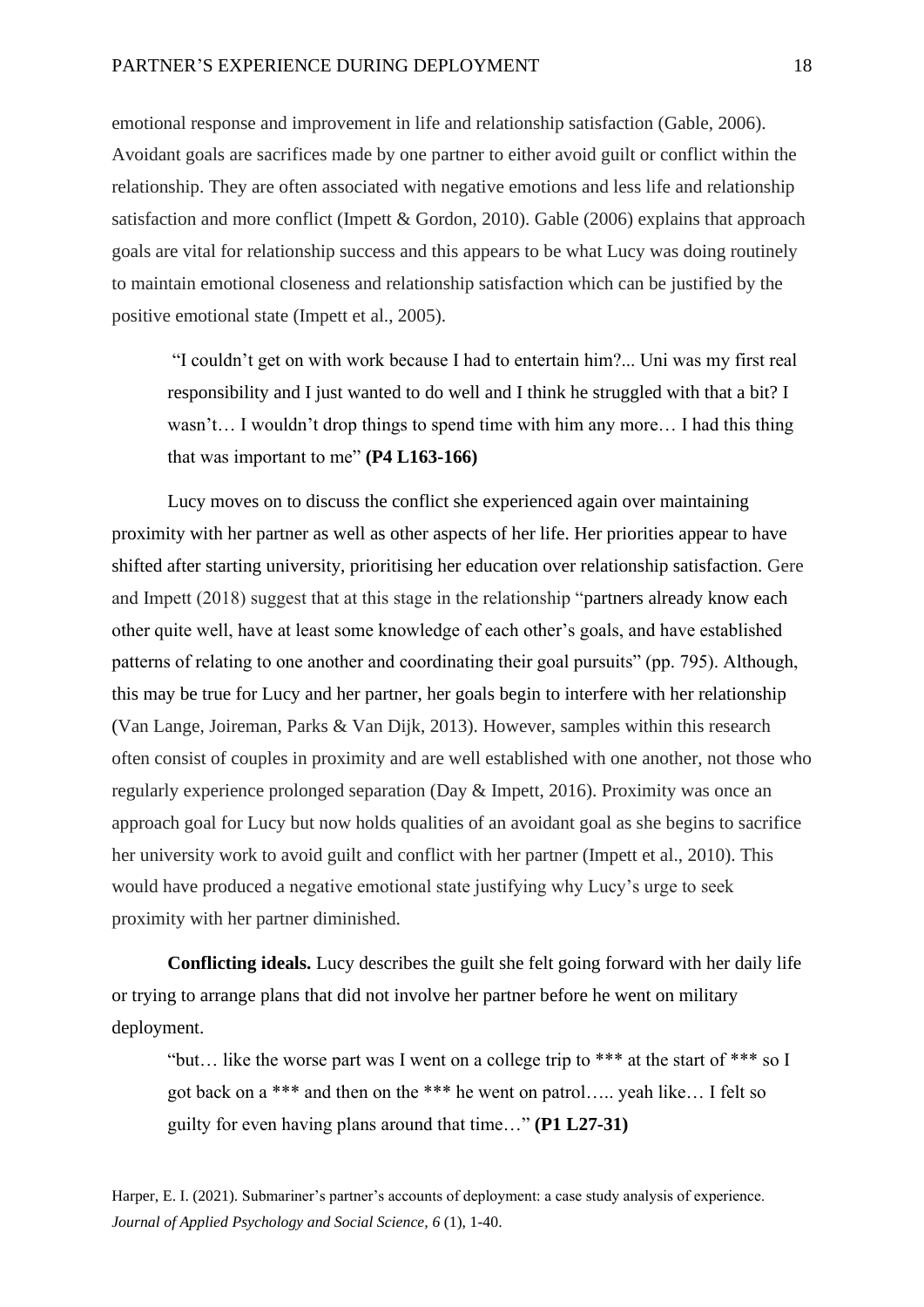"Going out on a weekend instead of being able to see him and get that time with him... like that just... it felt horrible. It almost... like it restricted my university experience? And like that's not a bad thing… I was happy to do it I just felt bad being out having fun and him stuck working on a sub all weekend… " **(P2 L42-45)**

"it was more important the second time that I remained strict in my work/ school life. Like I didn't have a job… but like I volunteered in a lot of places to get my hours up and having him at home… like I almost had that feeling of guilt again because I wasn't with him… I… well I suppose it's that adjustment of having him back?" **(P5 L171-174)**

Lucy describes separate occasions where she has been conflicted over being with her partner or experiencing other things. This has resulted in feelings of guilt which are expressed through the frequent use of pauses (…), highlighting the conflict she feels. However, she tries to diminish this by justifying being in a distressed emotional state by insisting that she was happy to do it. She appeared to hold anxiety over her partner feeling rejected and was able to use the guilt as a way of compensating for this. Earlier research by Lydon, Pierce and O'Regan (1997) suggests that each individual has their own moral commitment to a relationship. This is where a person commits to a relationship, not just because of external factors such as social pressures, but because of their own values and morals. When these conflict with other aspects of an individual's life, they may experience negative emotions such as guilt. Overall, Girme, Lemay Jr and Hammond (2014) build on this suggesting that feelings of guilt can arise in a partner when they hold feelings of hurt or conflict, which stems from rejection, and guilt acts as a way of restoring acceptance in the relationship (Lemay Jr, Overall & Clark, 2012). However, as identified by Baldassar (2015) there is a gap in the literature as to why partners, particularly over a long distance, feel guilty in some aspects of their relationship.

**Inconsistencies in communication.** Lucy describes the levels of inconsistency that came with her partner going on and returning from deployment and how these experiences affected her.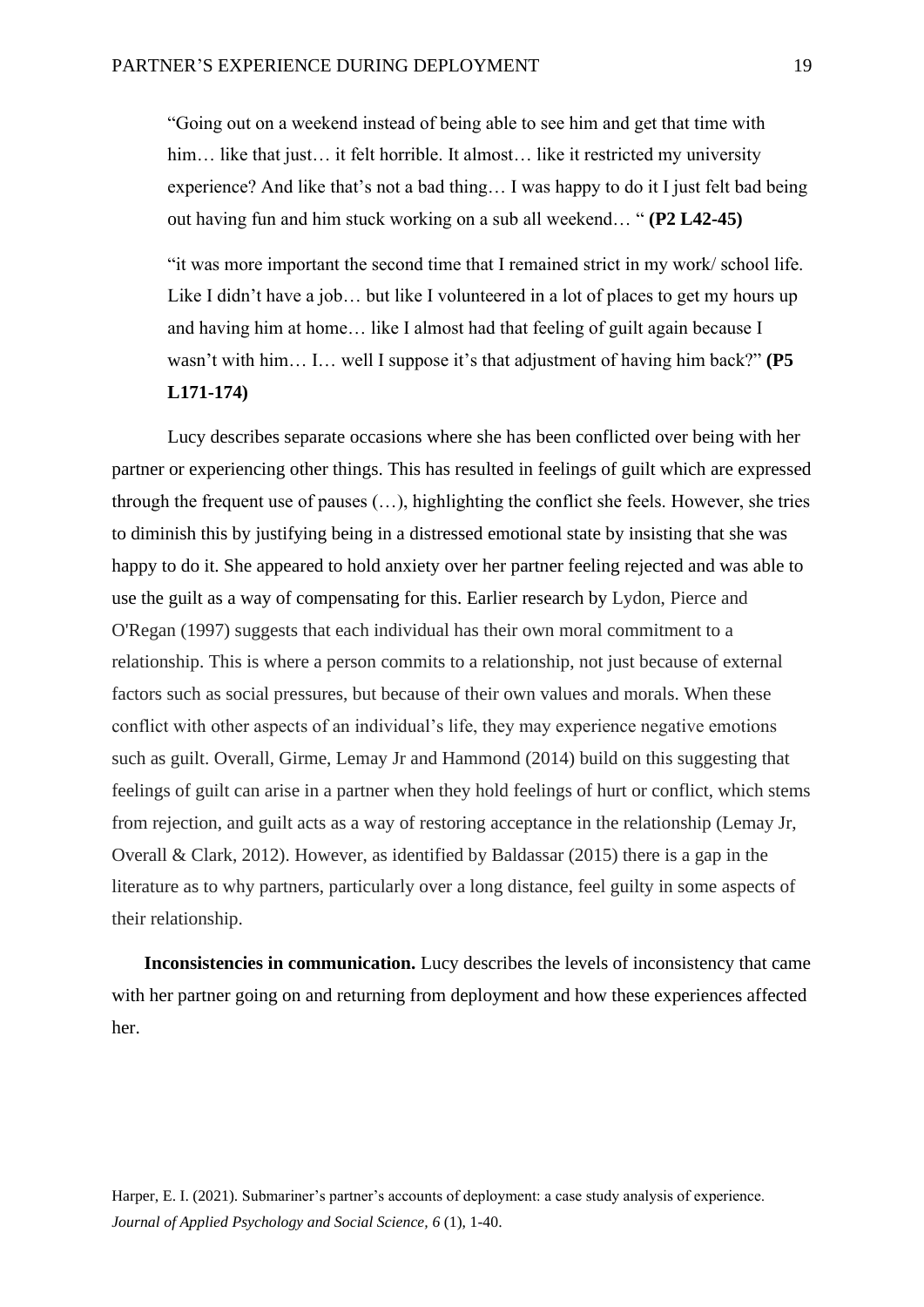**"**Both times their patrol was extended by like 4/5 weeks… that was difficult… trying to arrange time off work and then of course uni as well… plus it messes around with you as well. It was just constant ups and downs" **(P3 L99-103)**

"In… like the letter when you get the date it explains… like any issues with your partner getting off the boat on time they'll inform you… well so they say. I'd been travelling for hours ….. and I get a text from \*\*\* but off his mates phone….. and it basically said he wasn't getting off until the next day" **(P4 L131-136)**

These quotes identify Lucy's frustration following inconsistencies that came with her partner's deployment. Lucy appears to experience high emotional states during this time though: the frequent pauses (…) indicates there is disappointment associated with the experience and that it may still be an uncomfortable topic to articulate. Like Julie, Lucy experienced the negative emotional states that come with having little control over outcomes in inconsistent or unpredictable circumstances (Kay et al., 2010; Waytz et al., 2010). However, Lucy mentions how these inconsistencies affected not only her emotional state, but her own education implying that other aspects of her life were imbalanced during this period. Greenhaus, Collins and Shaw (2003) suggest that a good work/ life balance creates harmony in a person's life and therefore a positive mental state. This balance also increases higher perceived satisfaction in both vocational and personal aspects of their life (Shrivastava & Purang, 2011). Imbalance between the two can be a source of frustration (Haar, Russo, Suñe & Ollier-Malaterre, 2014) highlighting why Lucy found the inconsistencies that came with this stage of the deployment period so difficult.

# **Daisy**

Daisy met her partner after he had joined the Navy during his basic training phase. He has been on one deployment during their relationship. While he was deployed, Daisy lived separately from her partner but has now moved to live where he is based.

**Longing for reassurance.** In this emergent theme Daisy discusses her experiences of longing that she feels before and after her partner's deployment. During the distressing period of deployment, she longs for reassurance from her partner.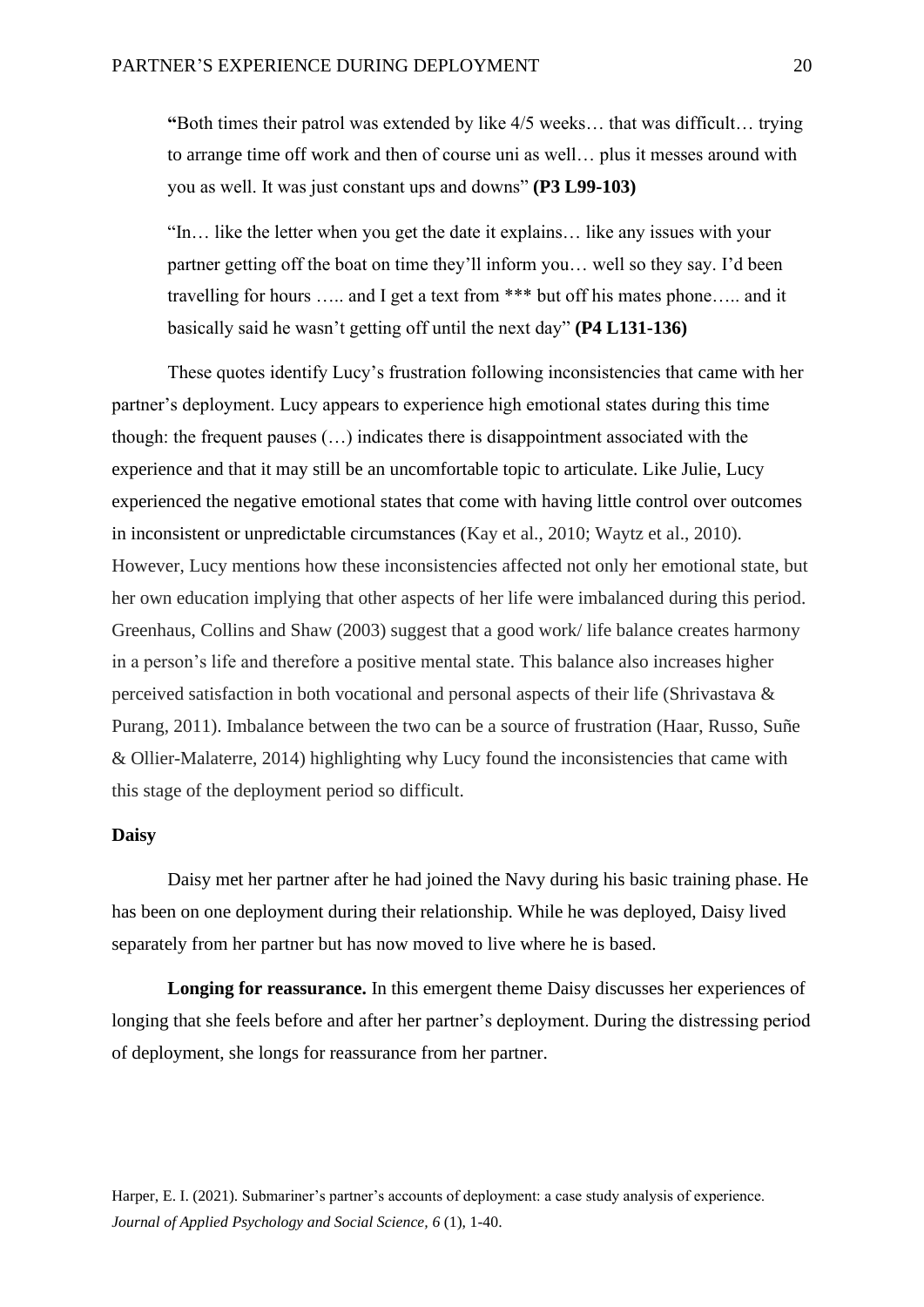"We've got a really strong relationship anyway… I mean I'd say we have but like before he goes… I don't know I just get really clingy? In like I need a lot of assurance kind of from him?... to be like it's all gonna be ok" **(P2 L47-50)**

"if you're not speaking to someone for like 5/ 6 months… like you don't have any reassurance. Like it's stupid he's on a submarine he's not out partying or anything but still…" **(P2 L53-54)**

Daisy highlights the distressing emotions she feels before and during a deployment. She implies that there is anxiety and to compensate she seeks levels of sensitive emotional support and confirmation from her partner and continues to long for this during his deployment. Like Julie, Daisy appears to hold qualities of an anxious romantic attachment type. During times of emotional distress or uncertainty Daisy longs for her partner to give her reassurance and support (Vogel et al., 2005; Mikulincer et al., 2007). As Daisy lived separately from her partner at this time, she would have adapted mental representations (such as phone calls) to be able to maintain emotional closeness with her partner (Pistole, 2010). Aware that she is going to lose proximity, she may turn to her partner for reassurance and long for further emotional closeness before they must separate for a period (Rholes et al., 2011).

"you're just so desperate to be with them when they're back like you feel a little bit funny when they're out seeing their friends or having other plans it is difficult." **(P9 L374-374)**

Daisy brings into light the conflict she felt trying to maintain proximity with her partner over a long distance once he had returned from deployment. There appeared to be a conflict in maintaining each other's social lives while longing to keep proximity. Stafford and Reske (1990) suggest that couples in long distance relationships are more likely to idolise their partner as, due to the lack of physical proximity they have with each other, they are more likely to overlook negative aspects of the relationship and focus on positives. Justifying further why Daisy longs to have that proximity and time with her partner. Furthermore, as mentioned in previous research by Pistole (2010), to maintain proximity individuals in a long-distance relationship mentally represent this through maintaining regular communications via phone, text or letter. Now returned from the deployment, Daisy may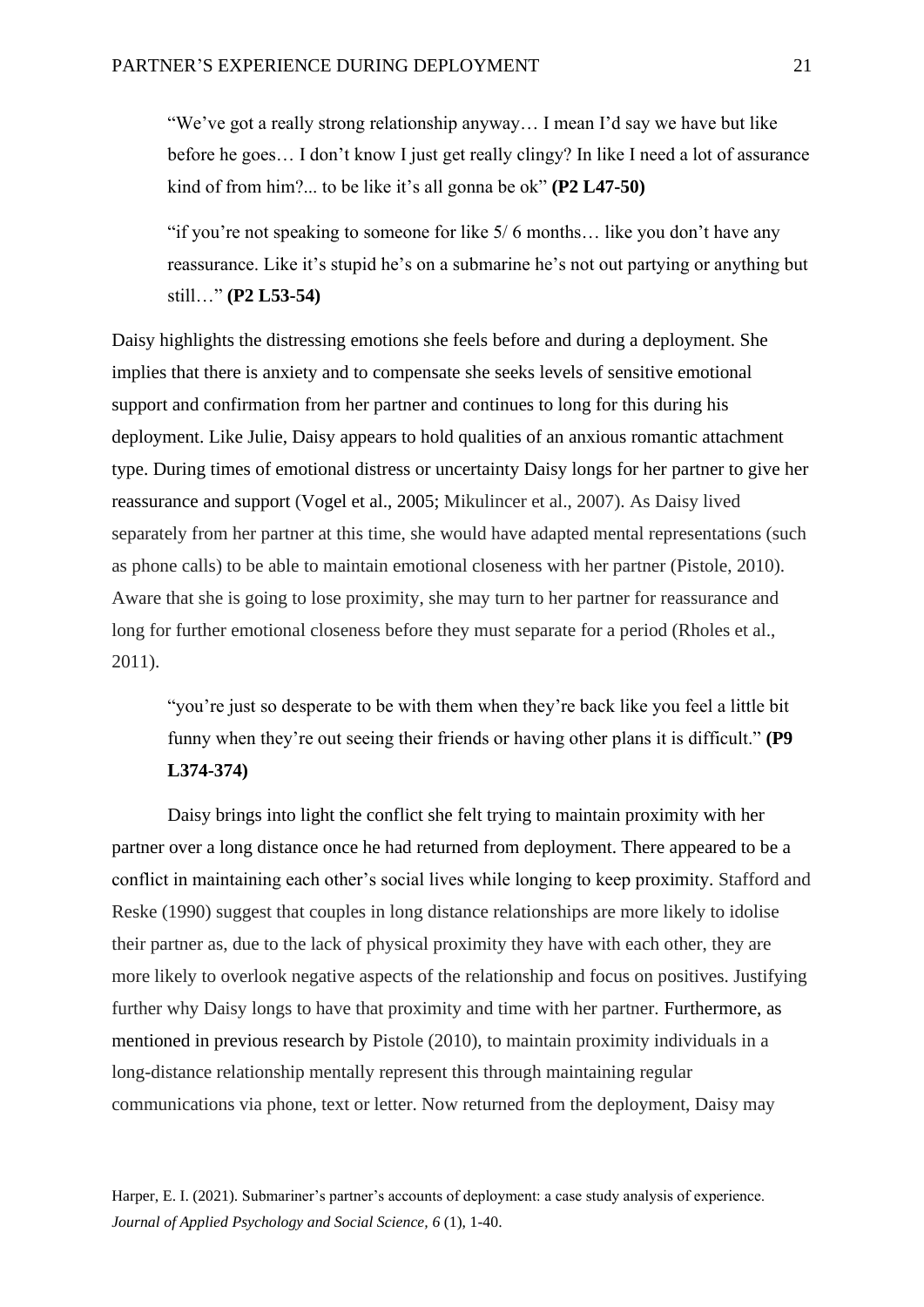have longed to reestablish these levels of proximity although this may have proposed conflict as her partner tried to readjust to other aspects of his life (Sahlstein, 2004).

**Regular compromises.** Daisy gives voice to the compromises and difficult decisions she has had to make in order to make her relationship work and maintain proximity with her partner.

"I was constantly having to ask the girls at work to swap shifts erm… we were both so tired all the time because I was driving straight after a nightshift to \*\*\* which is like \*\*\* hours drive... just obviously you want to see them and you just want to make the most of it" **(P2 L77-79)**

Daisy describes the compromises she had to make with her own career in order to make the most of the time she had with her partner. She appears to see this experience as an exhausting time but justifies this by insisting on making the most of the time they had to be together. Lin, Lin, Huang and Chen (2016) describe compromising as "a useful strategy for solving interpersonal conflicts" (pp. 41) and is often used as a tool to maintain harmony within interpersonal relationships (Leung, Brew, Zhang & Zhang, 2011). In this case study, Daisy compromises to be able to spend time with her partner, maintaining harmony, and making the most of their time together. Chung‐Yan and Moeller (2010) highlights that compromising often works on a 'give/ take' basis and costs can often outweigh rewards which may promote negative emotions. Daisy appears to acknowledge the costs of the compromises she made through the way she reflects on this time period, however, appears to insist it was worth the reward counteracting previous research.

**"**He asked me if I would ever consider living in \*\*\* and I was point blank just no way. Honestly if you had met me it was almost laughable that I would move to \*\*\*. I never would in my life I'm from really far \*\*\*." **(P6 L216-219)**

"Well we were very good at seeing each other but we never had any money because we were always meeting in \*\*\* and staying with his parents. It… it was a difficult decision but I don't regret it for me… moving to \*\*\* has been the best decision for me" **(P6 L226-229)**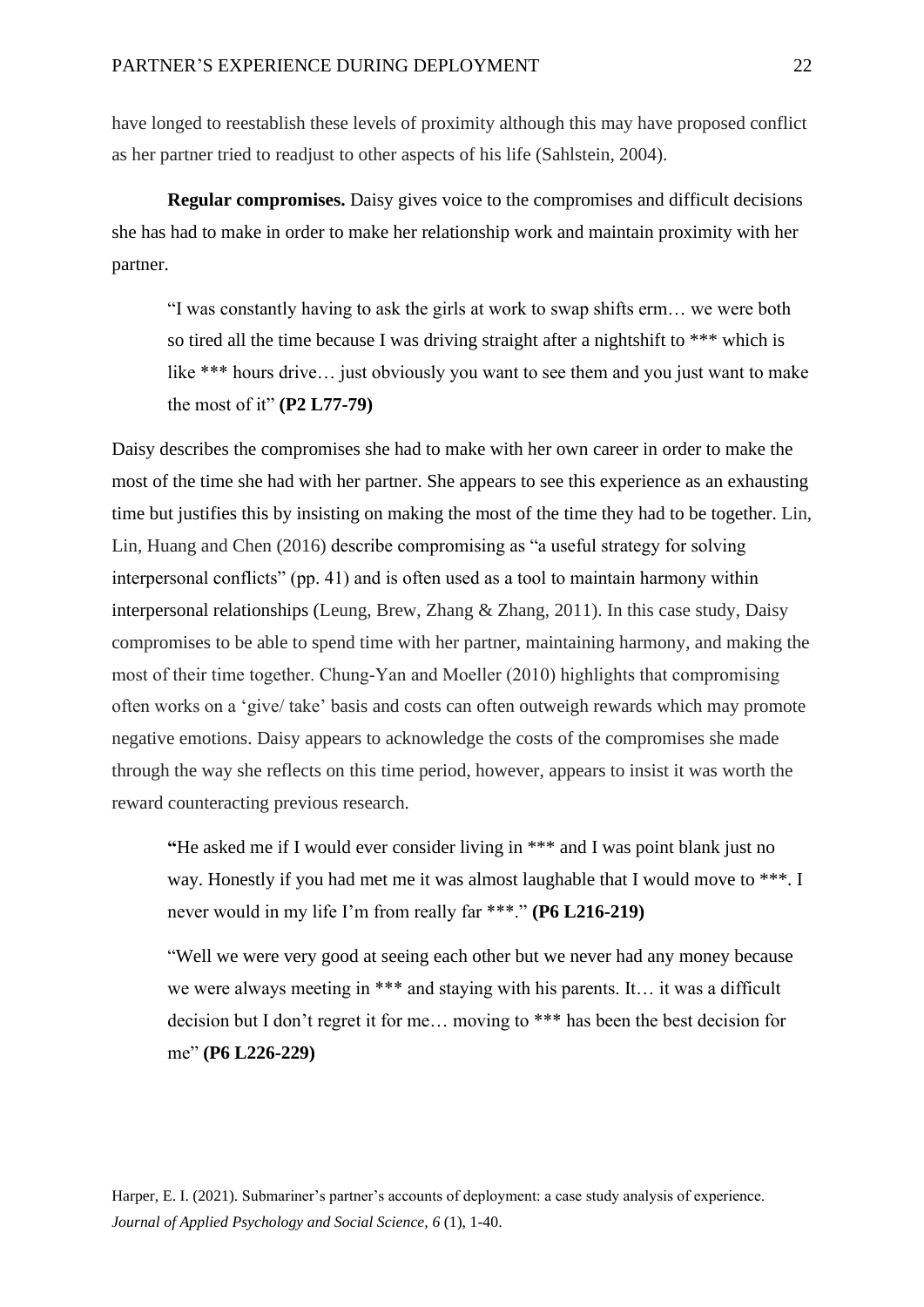Here Daisy reflects on her decision of deciding to live with her partner. She clearly started from a position of being adamant on not moving away from home. However, the deployment appeared to have changed her outlook on the relationship as she makes the compromise. Previous literature often proffers the negative aspects that come with compromising. Chung et al. (2010) suggests regular compromising can increase vulnerability and decrease psychological well-being, promoting depressive symptomology (Whitton, Stanley & Markman, 2007). Baker, McNulty, Overall, Lambert and Fincham (2013) acknowledge this reiterating that if compromising is unsuccessful individuals in the relationship can receive psychological hurt. However, the authors also state that successful compromise increases subsequent relationship satisfaction. The effects of compromise remain inconsistent, although, Daisy's behaviour appears to promote the positive effects of compromise. She discusses the experience of moving to be with her partner positively insisting it is the best thing she has ever done for herself and therefore the relationship.

**The temporary loss of a partner.** Within this emergent theme, Daisy tries to articulate the feelings of loss she experiences during her partner's deployment.

"It's strange… it's like a physical feeling like… I can't explain it… you know he's not dying or anything but he's being taken away from you and there's nothing you can do" **(P5 L173-175)**

"it's just almost like a break up? (laughs) but like it's not like part of me just does feel really heartbroken like I know that sounds strange but it's horrible to be missing someone" **(P5 L188-190)**

Daisy relates the feelings she experiences when her partner is deployed to life experiences that are often associated with loss. Grief appears to be a prominent emotion here and this is shown through the frequent pauses as she tries to articulate her feelings. Present literature often associates feelings of loss with the cycle of grief or, as Daisy suggested, with a breakup as both experiences revolve around the loss of a relationship (Fagundes, 2012). Sbarra (2006) suggests that feelings of loss can differ depending on the type of attachment you had to the individual. Furthermore, bereavement literature indicates that feelings of loss come from reflections of the related negative emotions while the individual readjusts (Stroebe, Schut & Stroebe, 2005). Though similar in nature, Daisy is not permanently losing her partner but experiencing a temporary separation and literature does not appear to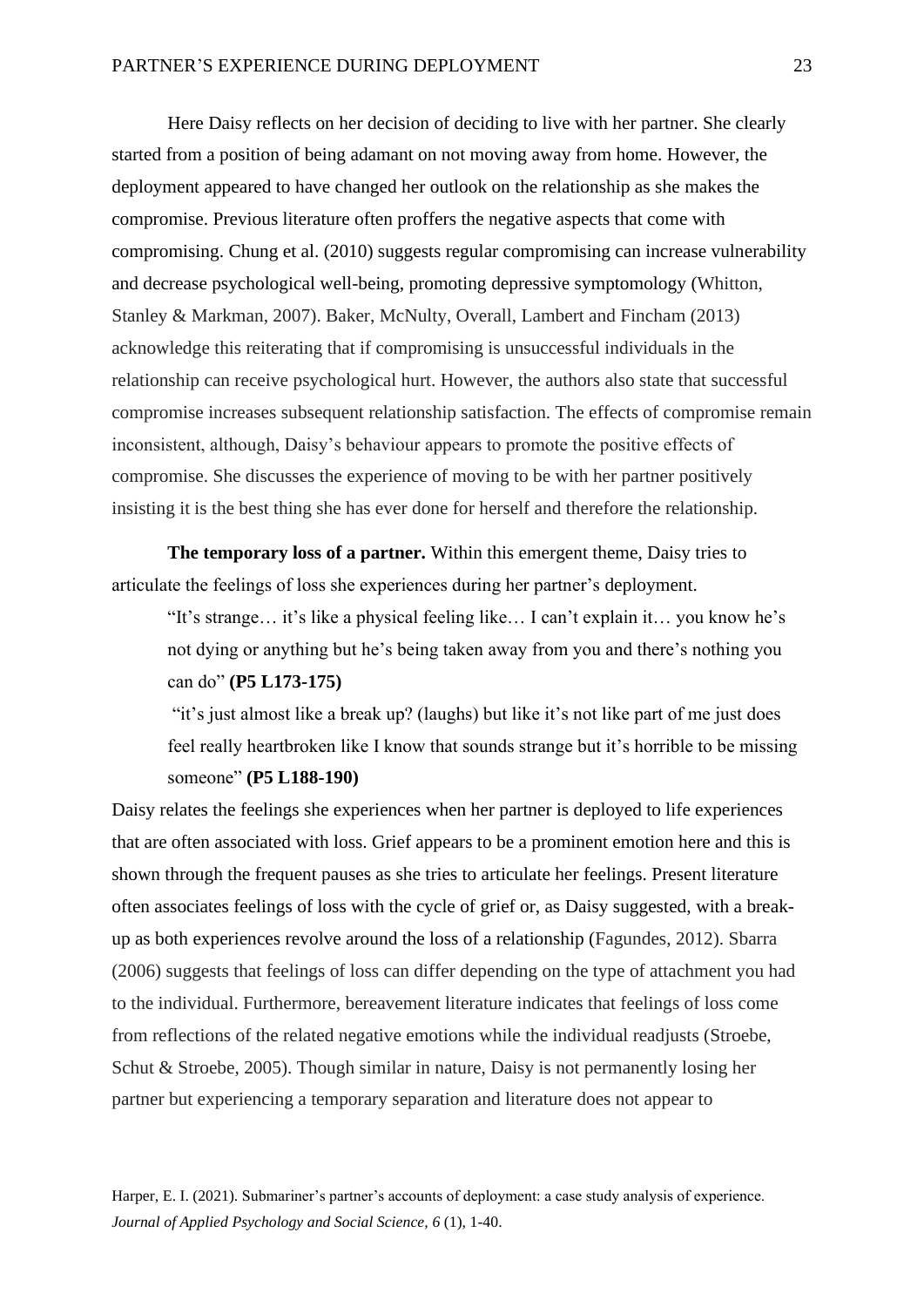acknowledge this. Nevertheless, this brings into light, as discussed by MacDermid et al. (2002), what type of emotional destabilisation families may feel during deployment.

# **Evaluation**

In the past, qualitative research like this has been criticised for its subjectivity (Sarma, 2015) which is why Yardley's (2008) core principles of validity (sensitivity to context, commitment and rigour, coherence and transparency and impact and importance) were applied in multiple facets throughout this study. Analytical guidelines provided by Smith et al. (2009) were adhered to throughout and the researcher acknowledged how they could have influenced the research during the data gathering and analytical process. Theory was underpinned to justify why IPA was chosen as the method of analysis and academic literature was used to produce open ended questions. Furthermore, as the researcher had experienced a military relationship, this allowed participants to give voice to their experiences in a more effective way and this showed in the discourse.

Data analysis highlighted both similarities and differences between the experiences of the three women (Julie, Lucy and Daisy). All women felt conflict between spending time with their partner and other aspects of their lives. This often led to them compromising or sacrificing in their career, home, and other experiences. Nevertheless, for the participants this meant making the most of time with their partner. Moreover, all the women were affected by inconsistencies in communication or delays in their partner's return that influenced their emotional state in some way. Although, there are similarities within the data, it can be observed that each woman experienced the deployment of their spouses differently and this is highlighted in the different themes. This is contradictory to some of the literature mentioned in the introduction. Despite holding some similarities, military partners experiences cannot be generalised and in order to gauge a full insight qualitative case studies, like this one, must be conducted to source appropriate support and reinforce the convergences and divergences of their experiences. For example, all women sought emotional closeness from their partner, but this was expressed through different forms. Julie through maintaining proximity, Lucy through altering her work/life balance and Daisy through seeking reassurance. Furthermore, the temporary separation appeared to improve relationship satisfaction for two of the women. Julie expressed gratitude to have the time to miss her husband while the separation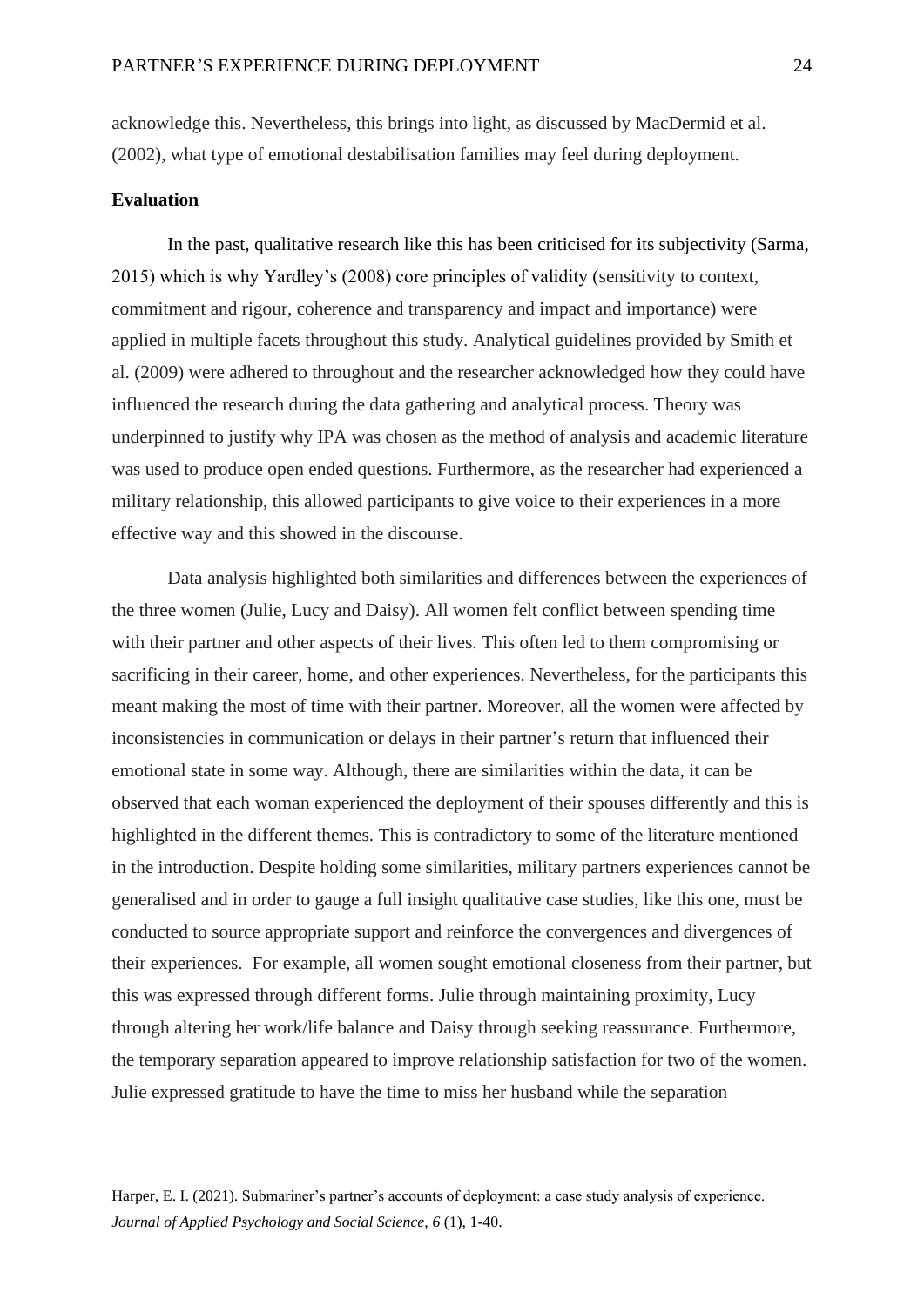encouraged Daisy to relocate with her partner. However, this was not true for Lucy: after the deployment she did not crave the proximity from her partner as she did previously.

Notwithstanding, there are areas in which this study could have been improved. Due to the nature of the research being qualitative, semi- structured interviews were conducted to gather relevant data. However, as it is then the researcher's choice to prompt participants on certain topics, there is a possibility that areas of insight were investigated more than others and therefore some experiences may have been left out. Secondly, IPA is heavily reliant on the researcher's interpretation of participant data in order to collect themes. Despite their being a reflexive account on the researcher's part and adherence to Yardley's (2008) core principles of validity to counteract bias and subjectivity prior to analysis, there is still a possibility that the researcher's interpretation of the data may not accurately depict participant experience.

### **Future research**

Evaluation of the study creates sign posting for future research. An insight into how the deployment experience affects children would be ideal in order to evaluate if measures need to be implemented to maintain their well-being as well as their parent's. How submariners themselves handle the deployment experience would also be useful, to gauge an understanding and to evaluate if the correct measures are being put into place to help support their well-being. Finally, there should be continuous research into how deployment affects submariner's partners and families. The Ministry of Defense is constantly changing to keep up with how the rest of the world engages with one another. To counteract this, there should be regular evaluation of how this affects families and what institutions, like the Royal Navy, are able to do to provide support for them. Furthermore, this consistent support will allow families to prepare for when their loved one is discharged from the submarine service and aid readjustment to their new way of living.

### **Conclusion**

The aim of this research was to investigate what submariner's partners experience while their significant other is on deployment. Through the accounts of Julie, Lucy and Daisy, this aim has been met and a new contribution of knowledge in the field of Military Psychology has been made. A few key points can be taken from their accounts of experience.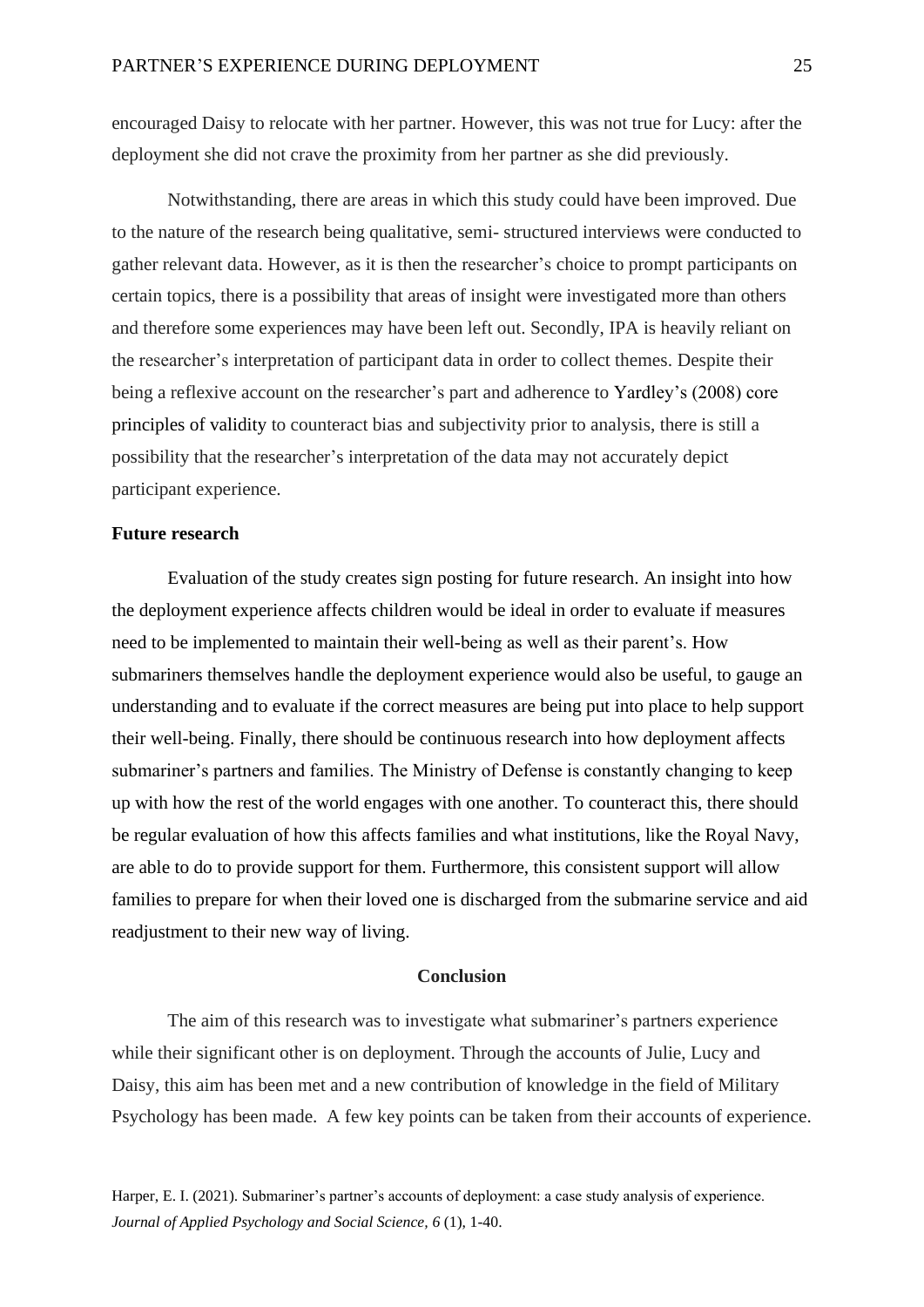Julie was the only married participant and from what she described she appeared to experience the same frustrations in the lack of communication from the Royal Navy as Lucy who was an ex-partner of a submariner. Following the discussion of literature in the introduction it appeared that married couples may have access to more support over nonmarried couples although, having analysed participant's experiences forms of support were not discussed or mentioned during the interviews perhaps indicating it is not prevalent in the deployment experience. The effects of prolonged separation still appear to be inconsistent in line with the observations made in previous literature. Julie and Daisy both discussed how proximity seeking in their relationship did not change after the deployment experience, both indicating that it had increased once their partners had returned. Lucy however disclosed that she found balancing her education and maintaining proximity difficult once her partner had returned from deployment.

It is recommended to the Royal Navy that they make accessible, to all partners of submariners, structured forms of emotional support that might have otherwise been provided to them by their partner or spouse. This could be achieved through providing national community-based chat rooms online or inviting families to meet by utilising the space of military bases across the country. Here, families can access sensitive emotional support by interacting with someone who knows their feelings of distress. A second recommendation would be to establish a policy regarding the spread of rumours of the submarine's progress over social media. It is arguable that disappointment stemming from delays is inevitable, however the frequency of it can be controlled and diminished through quashing false rumours on social media. A final recommendation would be the offering of career support to partners of submariners. The acknowledgment of the regular compromises that partners make to be with their loved one is vital. This could be done by offering career/ educational opportunities within the institution or within the surrounding community providing partners with the opportunity to build on their own career.

#### **References**

Acar-Burkay, S., Fennis, B. M., & Warlop, L. (2014). Trusting others: The polarization effect of need for closure. *Journal of Personality and Social Psychology, 107*(4), 719-735.

Alberti, B. (2016). Archaeologies of ontology. *Annual Review of Anthropology, 45*, 163-179.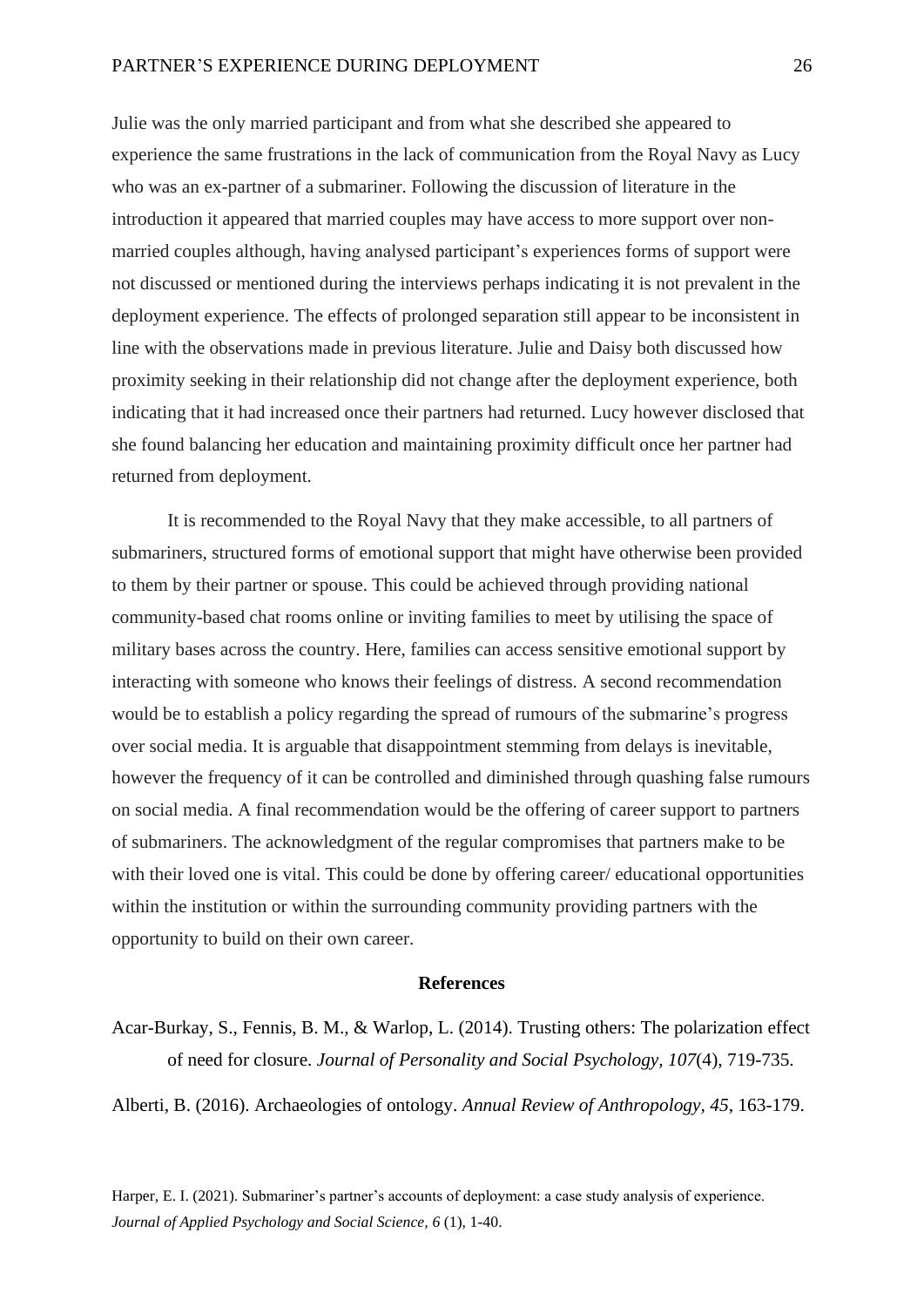- Arber, S., Davidson, K., & Ginn, J. (2003). *Gender and ageing: Changing roles and relationships: Changing roles and relationships*. McGraw-Hill Education (UK).
- Baker, L. R., McNulty, J. K., Overall, N. C., Lambert, N. M., & Fincham, F. D. (2013). How do relationship maintenance behaviors affect individual well-being? A contextual perspective. *Social Psychological and Personality Science, 4*(3), 282-289. doi: 10.1177/1948550612452891
- Baldassar, L. (2015). Guilty feelings and the guilt trip: Emotions and motivation in migration and transnational caregiving. *Emotion, Space and Society, 16*, 81-89. doi: 10.1016/j.emospa.2014.09.003
- Baxter, P., & Jack, S. (2008). Qualitative case study methodology: Study design and implementation for novice researchers. *The Qualitative Report, 13*(4), 544-559.
- Bergen, K. M., Kirby, E., & McBride, M. C. (2007). How do you get two houses cleaned?: Accomplishing family caregiving in commuter marriages. *Journal of Family Communication, 7*(4), 287-307. doi: 10.1080/15267430701392131
- Biggerstaff, D., & Thompson, A. R. (2008). Interpretative phenomenological analysis (IPA): A qualitative methodology of choice in healthcare research. *Qualitative Research in Psychology, 5*(3), 214-224. doi: 10.1080/14780880802314304
- Brasher, K. S., Dew, A. B., Kilminster, S. G., & Bridger, R. S. (2010). Occupational stress in submariners: The impact of isolated and confined work on psychological wellbeing. *Ergonomics, 53*(3), 305-313. doi: 10.1080/00140130903067763
- British Psychological Society (2014). Code of Human Research Ethics. Retrieved from [https://www.bps.org.uk/news-and-policy/bps-code-human-research-ethics-2ndedition-](https://www.bps.org.uk/news-and-policy/bps-code-human-research-ethics-2ndedition-2014)[2014](https://www.bps.org.uk/news-and-policy/bps-code-human-research-ethics-2ndedition-2014)

British Psychological Society (BPS). (2016). BPS code of human research ethics.

Brownlow, C., & O'Dell, L. (2002). Ethical issues for qualitative research in on-line communities. *Disability & Society, 17*(6), 685-694. doi: 10.1080/0968759022000010452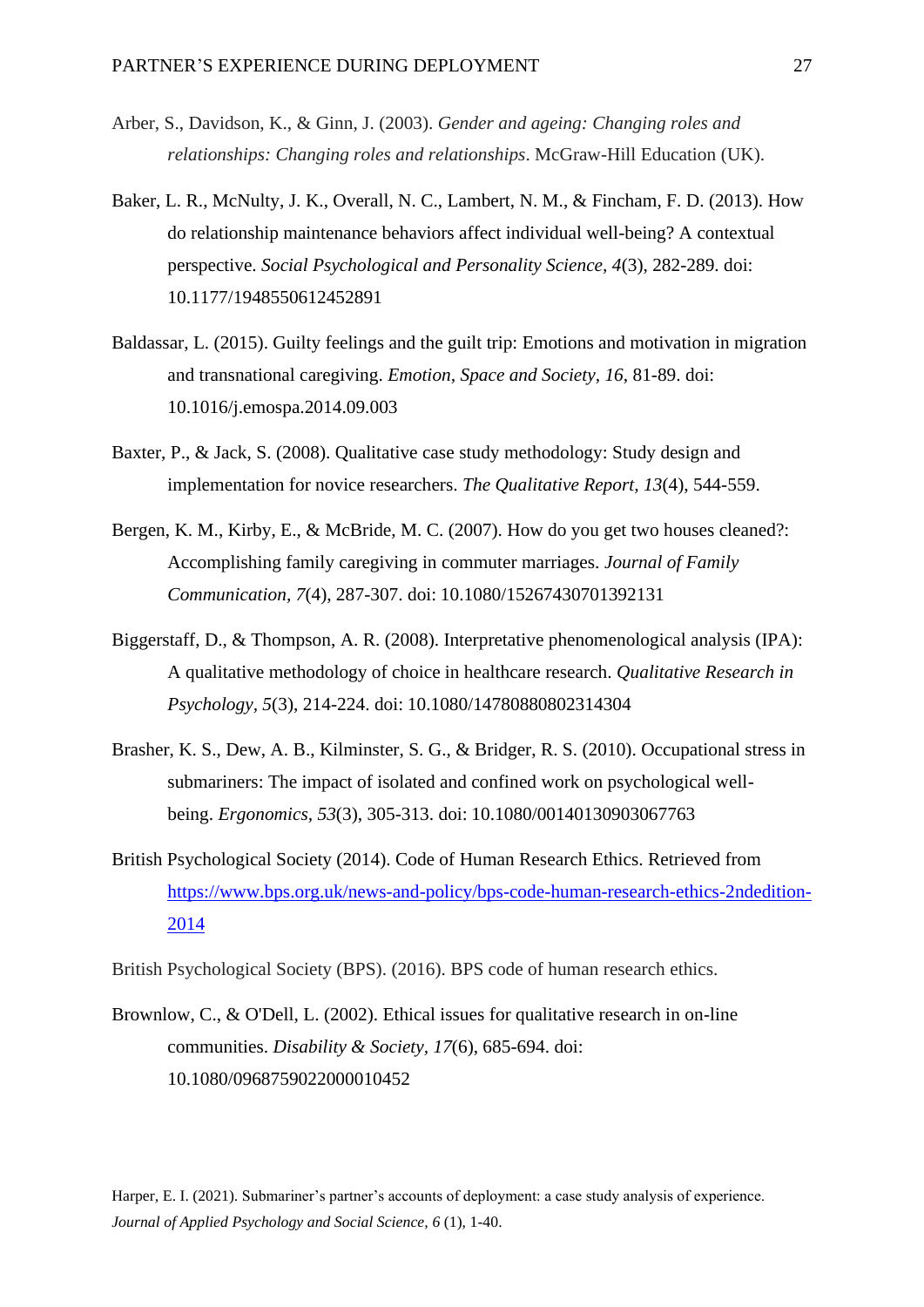- Burleson, B. R. (2003). Emotional support skills. In J. C. Greene (Eds) *Handbook of Communication and Social Interaction Skills,* p. 551-594.
- Carole Pistole, M. (2010). Long‐distance romantic couples: An attachment theoretical perspective. *Journal of Marital and Family Therapy, 36*(2), 115-125. doi: 10.1111/j.1752-0606.2009.00169.x
- Casale, M., Wild, L., Cluver, L., & Kuo, C. (2015). Social support as a protective factor for depression among women caring for children in HIV-endemic South Africa. *Journal of Behavioral Medicine, 38*(1), 17-27. doi: 10.1007/s10865-014-9556-7
- Chen, C. P. (2020). Gender roles and romantic relationships: new cultural values based on the desire for a utopia. *Chinese Journal of Communication*, *13*(2), 221-234. doi: 10.1080/17544750.2019.1629691
- Chung‐Yan, G. A., & Moeller, C. (2010). The psychosocial costs of conflict management styles. *International Journal of Conflict Management, 21*(4), 382-399. doi: 10.1108/10444061011079930
- Costin, S. E., & Jones, D. C. (1992). Friendship as a facilitator of emotional responsiveness and prosocial interventions among young children. *Developmental Psychology, 28*(5), 941. doi: 10.1037/0012-1649.28.5.941
- Crystal Jiang, L., & Hancock, J. T. (2013). Absence makes the communication grow fonder: Geographic separation, interpersonal media, and intimacy in dating relationships. *Journal of Communication, 63*(3), 556-577. doi: 10.1111/jcom.12029
- Dahlberg, K. (2006). The essence of essences: The search for meaning structures in phenomenological analysis of lifeworld phenomena. *International Journal of Qualitative Studies on Health and Well-Being, 1*(1), 11-19. doi: 10.1080/17482620500478405
- Dainton, M., & Aylor, B. (2002). Patterns of communication channel use in the maintenance of long distance relationships. *Communication Research Reports, 19*(2), 118-129. doi: 10.1080/08824090209384839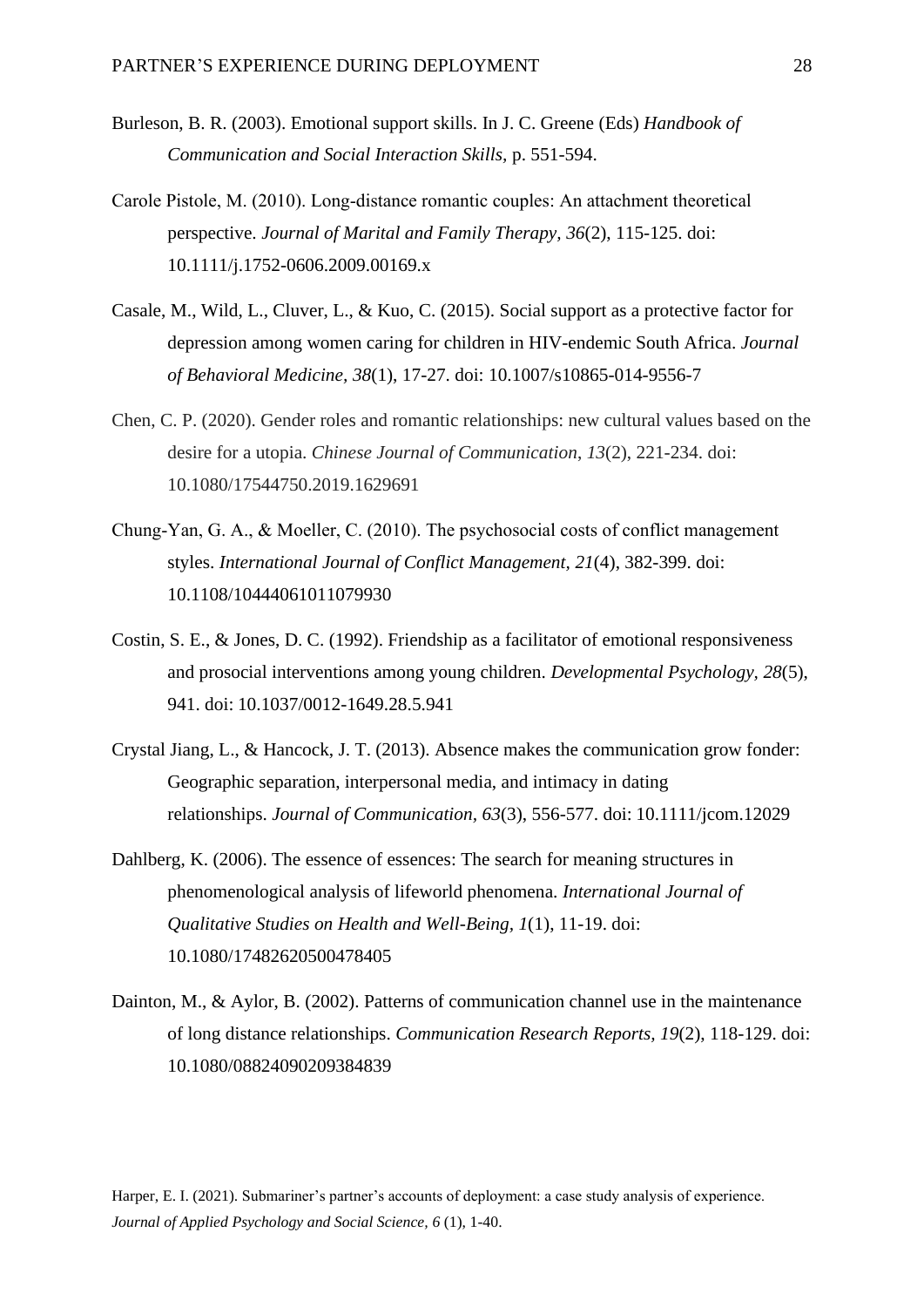- Dandeker, C., French, C., Birtles, C., & Wessely, S. (2006). No title. *Deployment Experiences of British Army Wives before, during and After Deployment: Satisfaction with Military Life and use of Support Networks,*
- Day, L. C., & Impett, E. A. (2016). For it is in giving that we receive: The benefits of sacrifice in romantic relationships. In C. Knee & H. Reis (Eds.), *Advances in personal relationships: Vol. 1. Positive approaches to optimal relationship development* (pp. 211–231). Cambridge, UK: Cambridge University Press.
- De Vries, N. K., De Dreu, C. K., Gordijn, E., & Schuurman, M. (1996). Majority and minority influence: A dual role interpretation. *European Review of Social Psychology, 7*(1), 145-172. doi: 10.1080/14792779643000001
- Dennison M (2019) IPA: The black swan of qualitative research. *Qualitative Methods in Psychology Bulletin*. 27: Spring 2019.
- Domene, J. F., Nee, J. J., Cavanaugh, A. K., McLelland, S., Stewart, B., Stephenson, M., ... Young, R. A. (2012). Young adult couples transitioning to work: The intersection of career and relationship. *Journal of Vocational Behavior, 81*(1), 17-25. doi: 10.1016/j.jvb.2012.03.005
- Drummet, A. R., Coleman, M., & Cable, S. (2003). Military families under stress: Implications for family life education. *Family Relations, 52*(3), 279-287. doi: 10.1111/j.1741-3729.2003.00279.x
- Dunlop, W. L., Hanley, G. E., McCoy, T. P., & Harake, N. (2017). Sticking to the (romantic) script: An examination of love life scripts, stories, and self-reports of normality. *Memory, 25*(10), 1444-1454. doi: 10.1080/09658211.2017.1316509
- Eatough, V., & Smith, J. A. (2006). I feel like a scrambled egg in my head: An idiographic case study of meaning making and anger using interpretative phenomenological analysis. *Psychology and Psychotherapy: Theory, Research and Practice, 79*(1), 115- 135. doi: 10.1348/147608305X41100
- Eatough, V., & Smith, J. A. (2008a). Interpretative phenomenological analysis. *The Sage Handbook of Qualitative Research in Psychology, 179*, 194.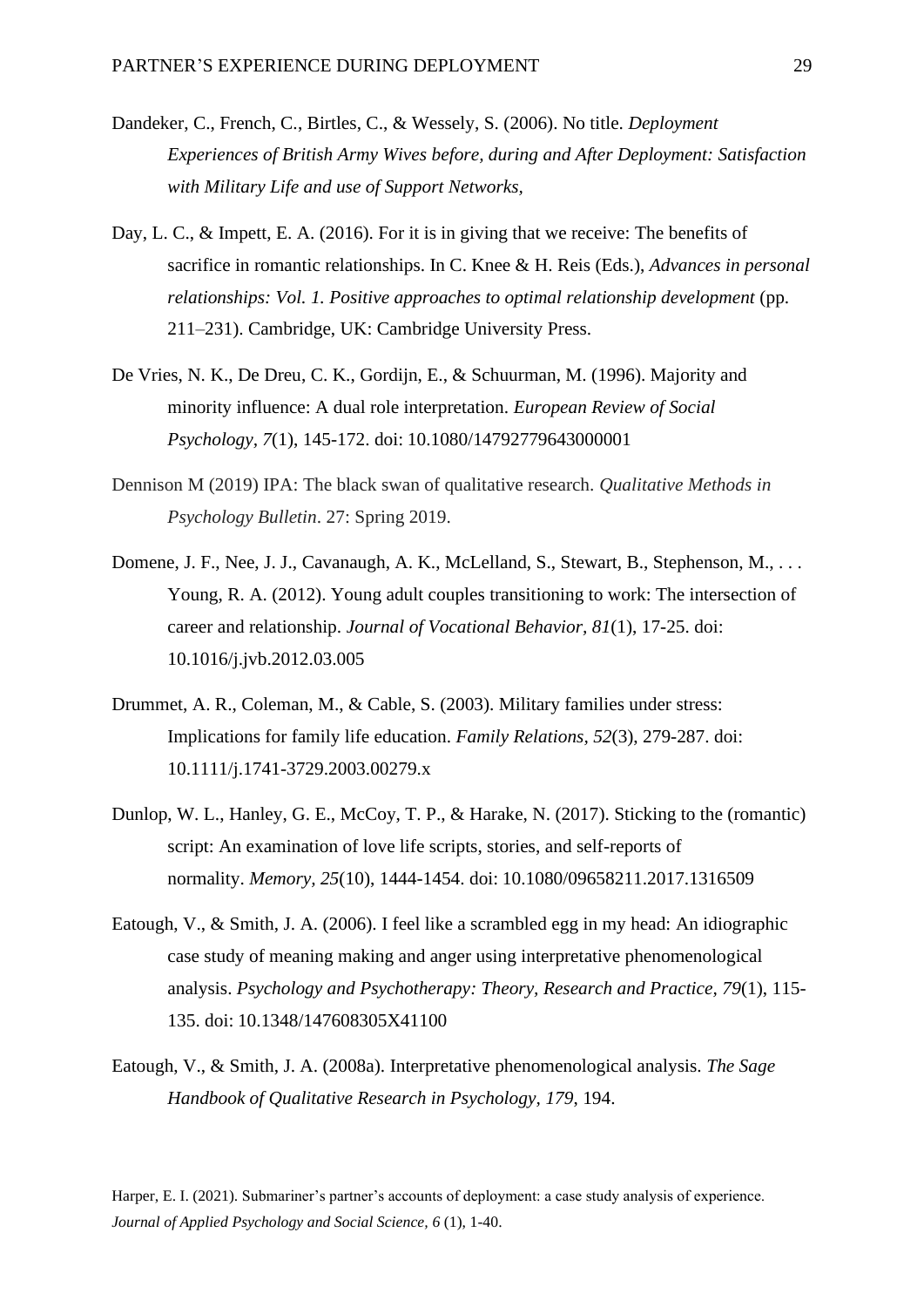- Fagundes, C. P. (2012). Getting over you: Contributions of attachment theory for postbreakup emotional adjustment. *Personal Relationships, 19*(1), 37-50. doi: 10.1111/j.1475- 6811.2010.01336.x
- Fernandez, R. S., & Griffiths, R. (2007). Portable MP3 players: Innovative devices for recording qualitative interviews. *Nurse Researcher, 15*(1), 7-15. doi: 10.7748/nr2007.10.15.1.7.c6050
- Finnemore, M., & Sikkink, K. (2001). Taking stock: The constructivist research program in international relations and comparative politics. *Annual Review of Political Science, 4*(1), 391-416. doi: 10.1146/annurev.polisci.4.1.391
- Frandsen, M., Thow, M., & Ferguson, S. G. (2016). The effectiveness of social media (facebook) compared with more traditional advertising methods for recruiting eligible participants to health research studies: A randomized, controlled clinical trial. *JMIR Research Protocols, 5*(3), e161. doi: 10.2196/resprot.5747
- Gable, S. L. (2006). Approach and avoidance social motives and goals. *Journal of Personality, 74*(1), 175-222. doi: 10.1111/j.1467-6494.2005.00373.x
- Garai, P. (2011). How many submariners does it take to...? *Headmark,* (141), 19-24.
- Gere, J., & Impett, E. A. (2018). Shifting priorities: Effects of partners' goal conflict on goal adjustment processes and relationship quality in developing romantic relationships. *Journal of Social and Personal Relationships, 35*(6), 793-810. doi: 10.1177/0265407517698851
- Gottlieb, B. H., & Bergen, A. E. (2010). Social support concepts and measures. *Journal of Psychosomatic Research, 69*(5), 511-520. doi: 10.1016/j.jpsychores.2009.10.001
- Greenhaus, J. H., Collins, K. M., & Shaw, J. D. (2003). The relation between work–family balance and quality of life. *Journal of Vocational Behavior, 63*(3), 510-531. doi: 10.1016/S0001-8791(02)00042-8
- Guldner, G. T., & Swensen, C. H. (1995). Time spent together and relationship quality: Long-distance relationships as a test case. *Journal of Social and Personal Relationships, 12*(2), 313-320. doi: 10.1177/0265407595122010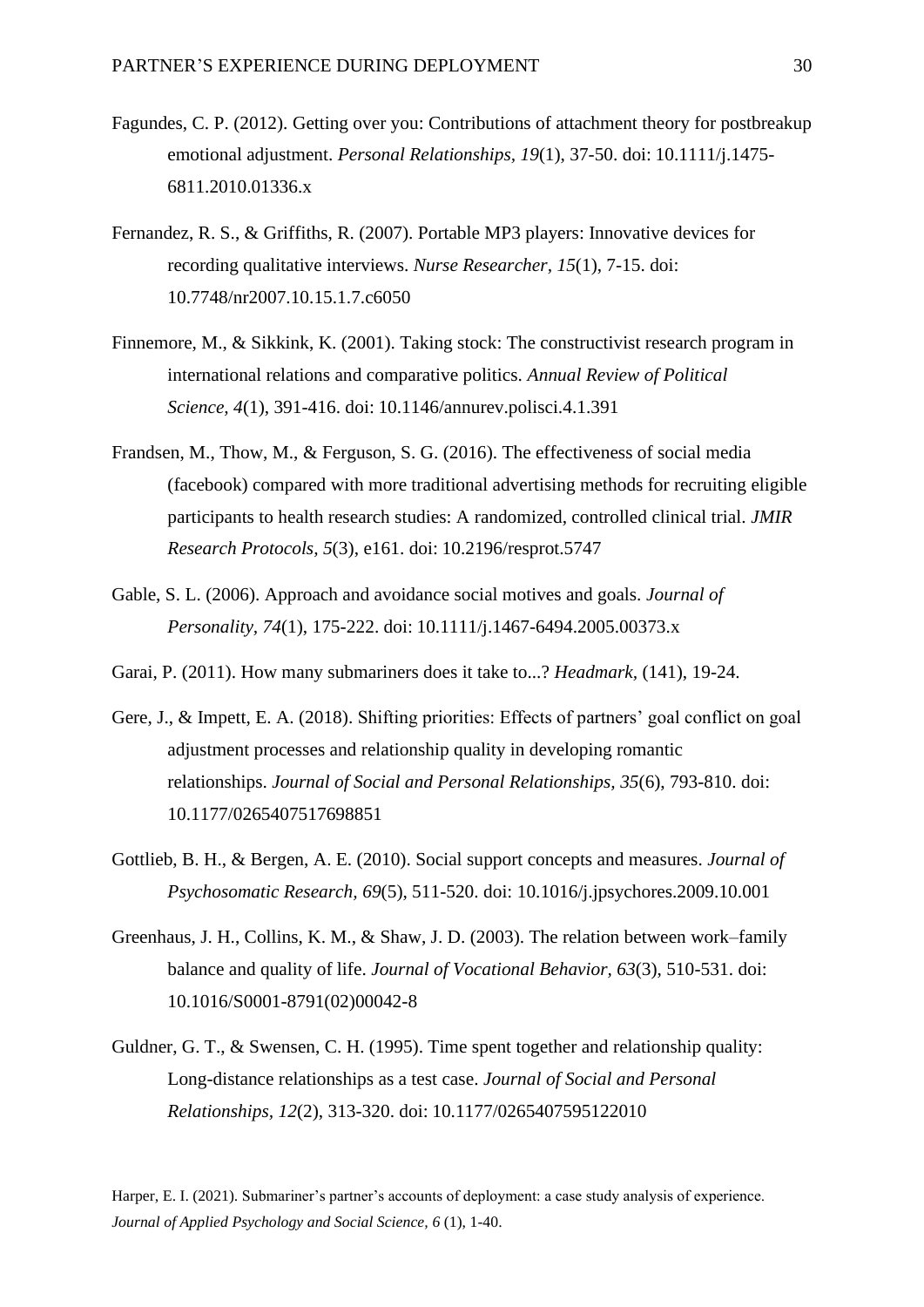- Haar, J. M., Russo, M., Suñe, A., & Ollier-Malaterre, A. (2014). Outcomes of work–life balance on job satisfaction, life satisfaction and mental health: A study across seven cultures. *Journal of Vocational Behavior, 85*(3), 361-373. doi: 10.1016/j.jvb.2014.08.010
- Henwood, K. (2008). Qualitative research, reflexivity and living with risk: Valuing and practicing epistemic reflexivity and centering marginality. *Qualitative Research in Psychology, 5*(1), 45-55. doi: 10.1080/14780880701863575
- Hiekel, N., Liefbroer, A. C., & Poortman, A. (2014). Understanding diversity in the meaning of cohabitation across Europe. *European Journal of Population, 30*(4), 391-410. doi: 10.1007/s10680-014-9321-1
- Holland, R. (1999). Reflexivity. *Human Relations, 52*(4), 463-484. doi: 10.1177/001872679905200403
- Holmberg, D., Lomore, C. D., Takacs, T. A., & Price, E. L. (2011). Adult attachment styles and stressor severity as moderators of the coping sequence. *Personal Relationships, 18*(3), 502-517. doi: 10.1111/j.1475-6811.2010.01318.x
- Holmstrom, A. J., Burleson, B. R., & Jones, S. M. (2005). Some consequences for helpers who deliver cold comfort: Why it's worse for women than men to be inept when providing emotional support. *Sex Roles, 53*(3-4), 153-172. doi: 10.1007/s11199-005- 5676-4
- Hyland, K. (2001). Humble servants of the discipline? self-mention in research articles. *English for Specific Purposes, 20*(3), 207-226. doi: 10.1016/S0889- 4906(00)00012-0
- Impett, E. A., Gable, S. L., & Peplau, L. A. (2005). Giving up and giving in: The costs and benefits of daily sacrifice in intimate relationships. *Journal of Personality and Social Psychology, 89*(3), 327-344. doi: 10.1037/0022-3514.89.3.327
- Impett, E. A., & Gordon, A. M. (2010). Why do people sacrifice to approach rewards versus to avoid costs? insights from attachment theory. *Personal Relationships, 17*(2), 299- 315. doi: 10.1111/j.1475-6811.2010.01277.x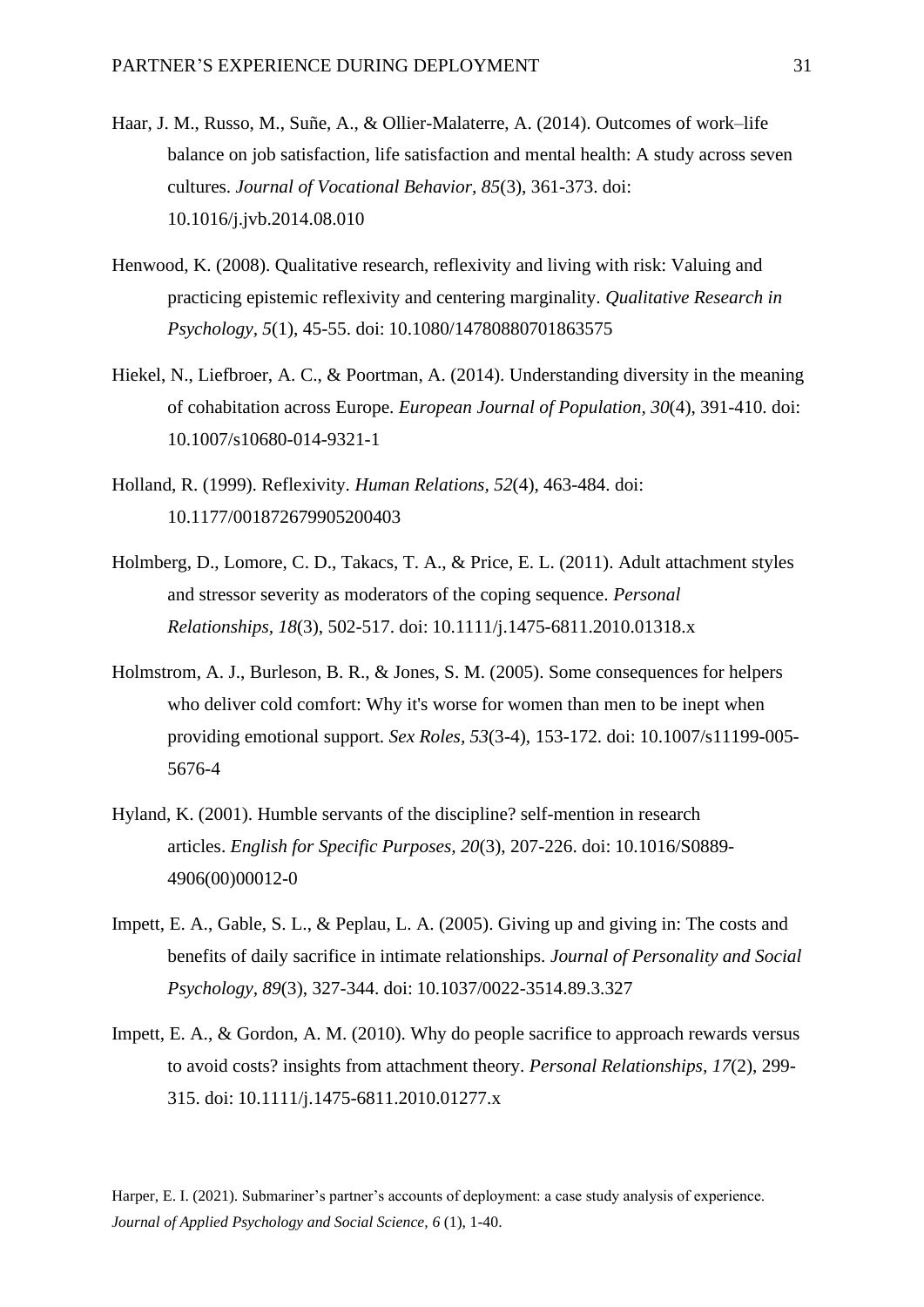- Isay, R. A. (1968). The submariners' wives syndrome. *Psychiatric Quarterly, 42*(4), 647-652. doi: 10.1007/BF01564308
- Jiang, N., Shen X., Jiang, D., & Wei, C. (2013). Relationship between work stress and health in submariners. *Medical Journal of Chinese People's Liberation Army, 38*(8), 665- 669.
- Johnson, R. B., & Onwuegbuzie, A. J. (2004). Mixed methods research: A research paradigm whose time has come. *Educational Researcher, 33*(7), 14-26. doi: 10.3102/0013189X033007014
- Kay, A. C., Shepherd, S., Blatz, C. W., Chua, S. N., & Galinsky, A. D. (2010). For god (or) country: The hydraulic relation between government instability and belief in religious sources of control. *Journal of Personality and Social Psychology, 99*(5), 725-739.
- Kelmer, G., Rhoades, G. K., Stanley, S., & Markman, H. J. (2013). Relationship quality, commitment, and stability in long‐distance relationships. *Family Process, 52*(2), 257- 270. doi: 10.1111/j.1545-5300.2012.01418.x
- Kruglanski, A. W., Pierro, A., Mannetti, L., & De Grada, E. (2006). Groups as epistemic providers: Need for closure and the unfolding of group-centrism. *Psychological Review, 113*(1), 84-100. doi: 10.1037/0033-295X.113.1.84
- Kruglanski, A. W., & Webster, D. M. (1996). Motivated closing of the mind:" Seizing" and" freezing.". *Psychological Review, 103*(2), 263-283. doi: 10.1037/0033- 295X.103.2.263
- Larson, R., & Csikszentmihalyi, M. (2014). The experience sampling method. *Flow and the foundations of positive psychology* (pp. 21-34) Springer.
- Leung, K., Brew, F. P., Zhang, Z., & Zhang, Y. (2011a). Harmony and conflict: A crosscultural investigation in China and Australia. *Journal of Cross-Cultural Psychology, 42*(5), 795-816. doi: 10.1177/0022022110363474
- Lin, W., Lin, Y., Huang, C., & Chen, L. H. (2016). We can make it better: "We" moderates the relationship between a compromising style in interpersonal conflict and wellbeing. *Journal of Happiness Studies, 17*(1), 41-57. doi: 10.1007/s10902-014-9582-8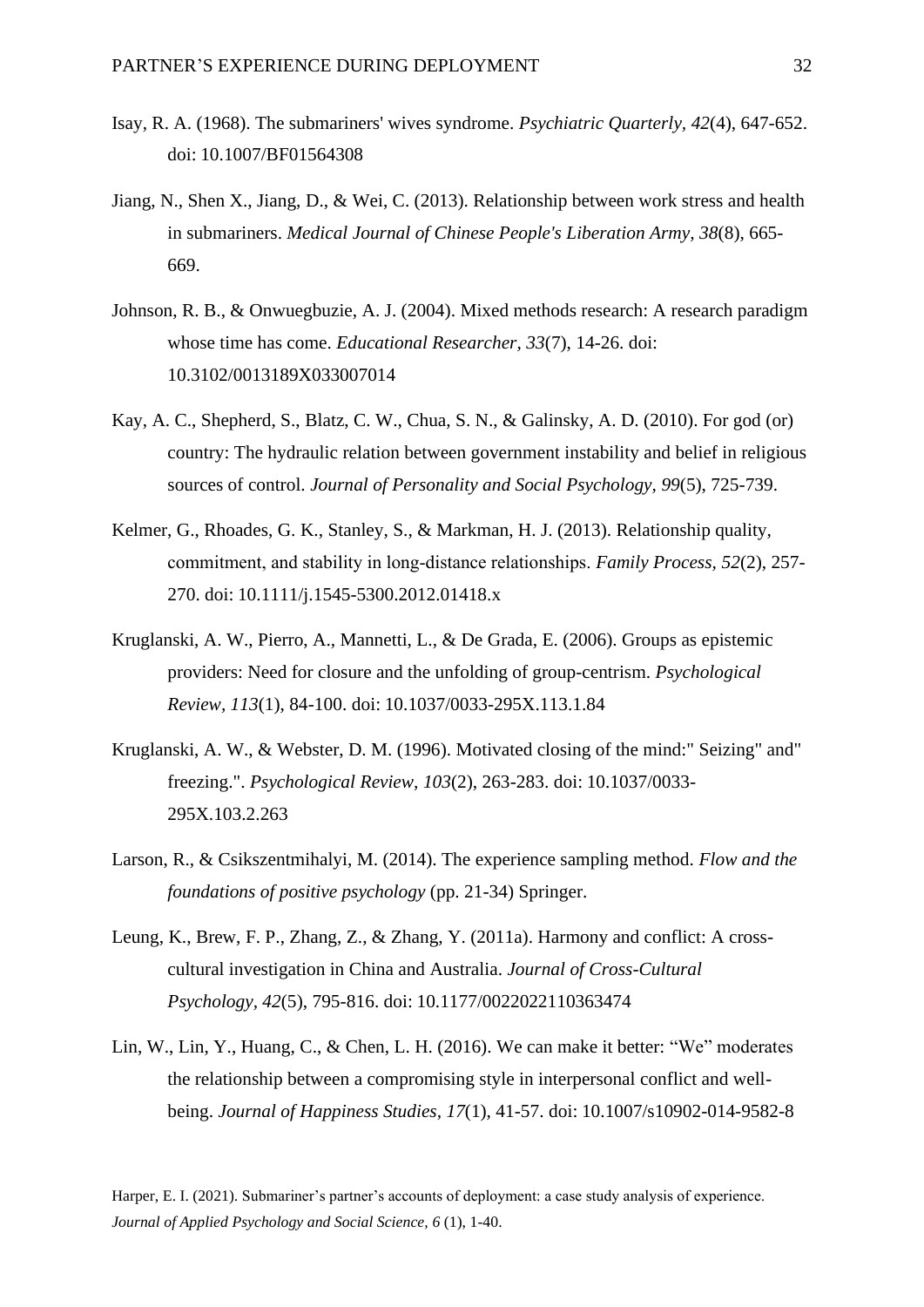- Lincoln, A., Swift, E., & Shorteno-Fraser, M. (2008). Psychological adjustment and treatment of children and families with parents deployed in military combat. *Journal of Clinical Psychology, 64*(8), 984-992. doi: 10.1002/jclp.20520
- Lotz, A. D. (2000). Assessing qualitative television audience research: Incorporating feminist and anthropological theoretical innovation. *Communication Theory, 10*(4), 447-467. doi: 10.1111/j.1468-2885.2000.tb00202.x
- Lydon, J., Pierce, T., & O'Regan, S. (1997). Coping with moral commitment to long-distance dating relationships. *Journal of Personality and Social Psychology, 73*(1), 104-113. doi: 10.1037/0022-3514.73.1.104
- MacDermid, S., Olson, T., & Weiss, H. (2002). Supporting military families throughout deployment. *Military Family Research Institute Purdue University,*
- Mackey, S. (2005). Phenomenological nursing research: Methodological insights derived from Heidegger's interpretive phenomenology. *International Journal of Nursing Studies, 42*(2), 179-186. doi: 10.1016/j.ijnurstu.2004.06.011
- Maguire, K. C., & Kinney, T. A. (2010). When distance is problematic: Communication, coping, and relational satisfaction in female college students' long-distance dating relationships. *Journal of Applied Communication Research, 38*(1), 27-46. doi: 10.1080/00909880903483573
- Manathunga, C. (2007). Supervision as mentoring: The role of power and boundary crossing. *Studies in Continuing Education, 29*(2), 207-221. doi: 10.1080/01580370701424650
- Merolla, A. J. (2010). Relational maintenance and noncopresence reconsidered: Conceptualizing geographic separation in close relationships. *Communication Theory, 20*(2), 169-193. doi: 10.1111/j.1468-2885.2010.01359.x
- Mikulincer, M., & Shaver, P. R. (2007). Boosting attachment security to promote mental health, prosocial values, and inter-group tolerance. *Psychological Inquiry, 18*(3), 139- 156. doi: 10.1080/10478400701512646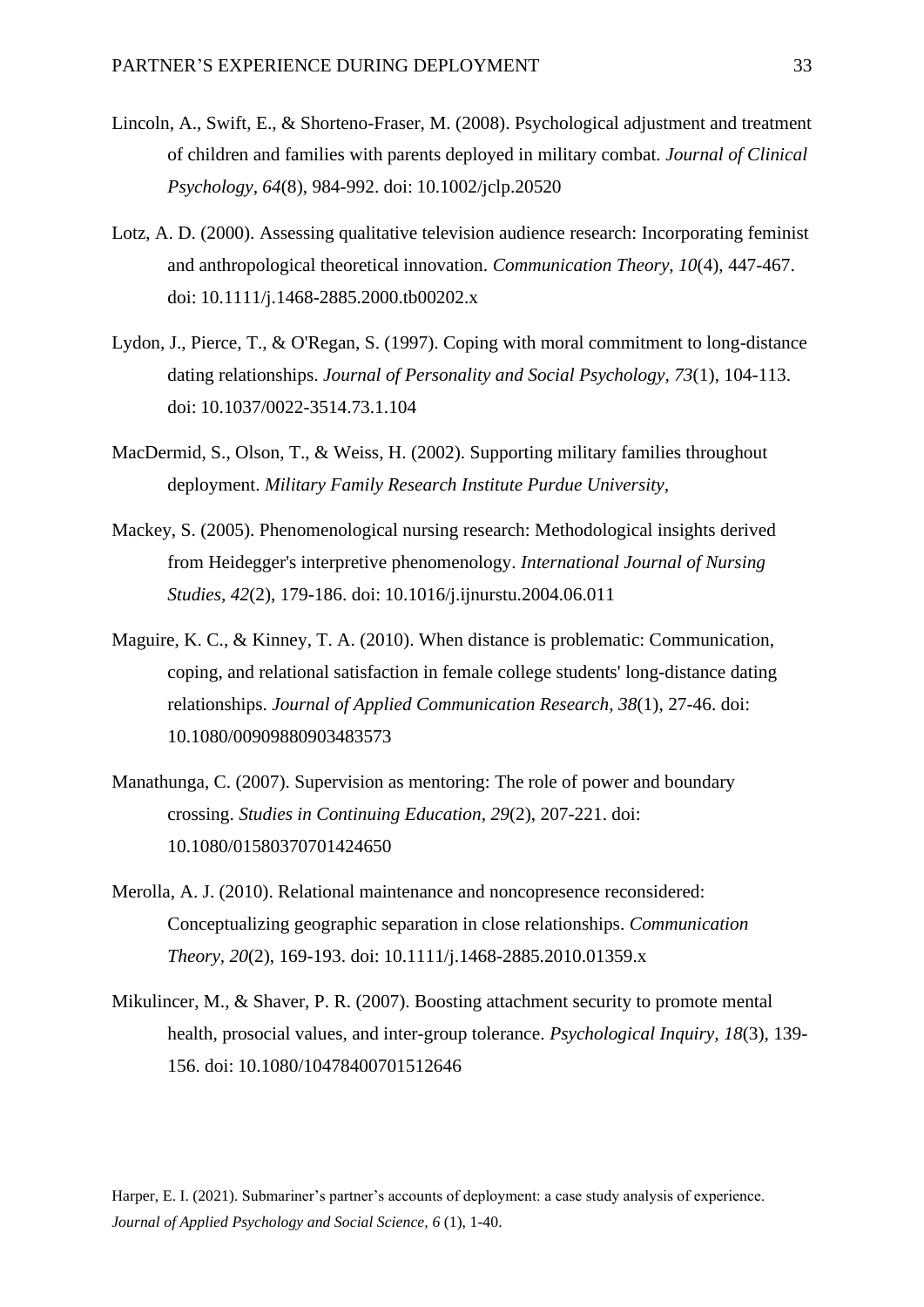- Morey, N. C., & Luthans, F. (1984). An emic perspective and ethnoscience methods for organizational research. *Academy of Management Review, 9*(1), 27-36. doi: 10.5465/amr.1984.4277836
- Mullin-Splude, B. (2006). No title. *The Experience of Community in Canadian Military Families: A Female Partners' Perspective.*
- Newcomer, K. E., Hatry, H. P., & Wholey, J. S. (2015). Conducting semi-structured interviews. *Handbook of Practical Program Evaluation*, 4, 493. doi: 10.1002/9781119171386.ch19.
- NFF. (2020, March 26). Naval Families Federation Speaking up for serving RN & RM families. Retrieved from<https://nff.org.uk/>
- Onuf, N. (2012). Constructivism. *World of our making* (pp. 47-77) Routledge.
- Oppenheimer, V. K. (1988). A theory of marriage timing. *American Journal of Sociology, 94*(3), 563-591.
- Oppenheimer, V. K., Kalmijn, M., & Lim, N. (1997). Men's career development and marriage timing during a period of rising inequality. *Demography, 34*(3), 311-330. doi: 10.2307/3038286
- Overall, N. C., Girme, Y. U., Lemay Jr, E. P., & Hammond, M. D. (2014). Attachment anxiety and reactions to relationship threat: The benefits and costs of inducing guilt in romantic partners. *Journal of Personality and Social Psychology, 106*(2), 235-256. doi: /10.1037/a0034371
- Padden, D. L., Connors, R. A., & Agazio, J. G. (2011). Stress, coping, and well-being in military spouses during deployment separation. *Western Journal of Nursing Research, 33*(2), 247-267. doi: 10.1177/0193945910371319
- Pascuzzo, K., Cyr, C., & Moss, E. (2013). Longitudinal association between adolescent attachment, adult romantic attachment, and emotion regulation strategies. *Attachment & Human Development, 15*(1), 83-103. doi: 10.1080/14616734.2013.745713
- Pathak, A., & Intratat, C. (2016). Use of semi-structured interviews to investigate teacher perceptions of student collaboration. *Malaysian Journal of ELT Research, 8*(1), 8-10.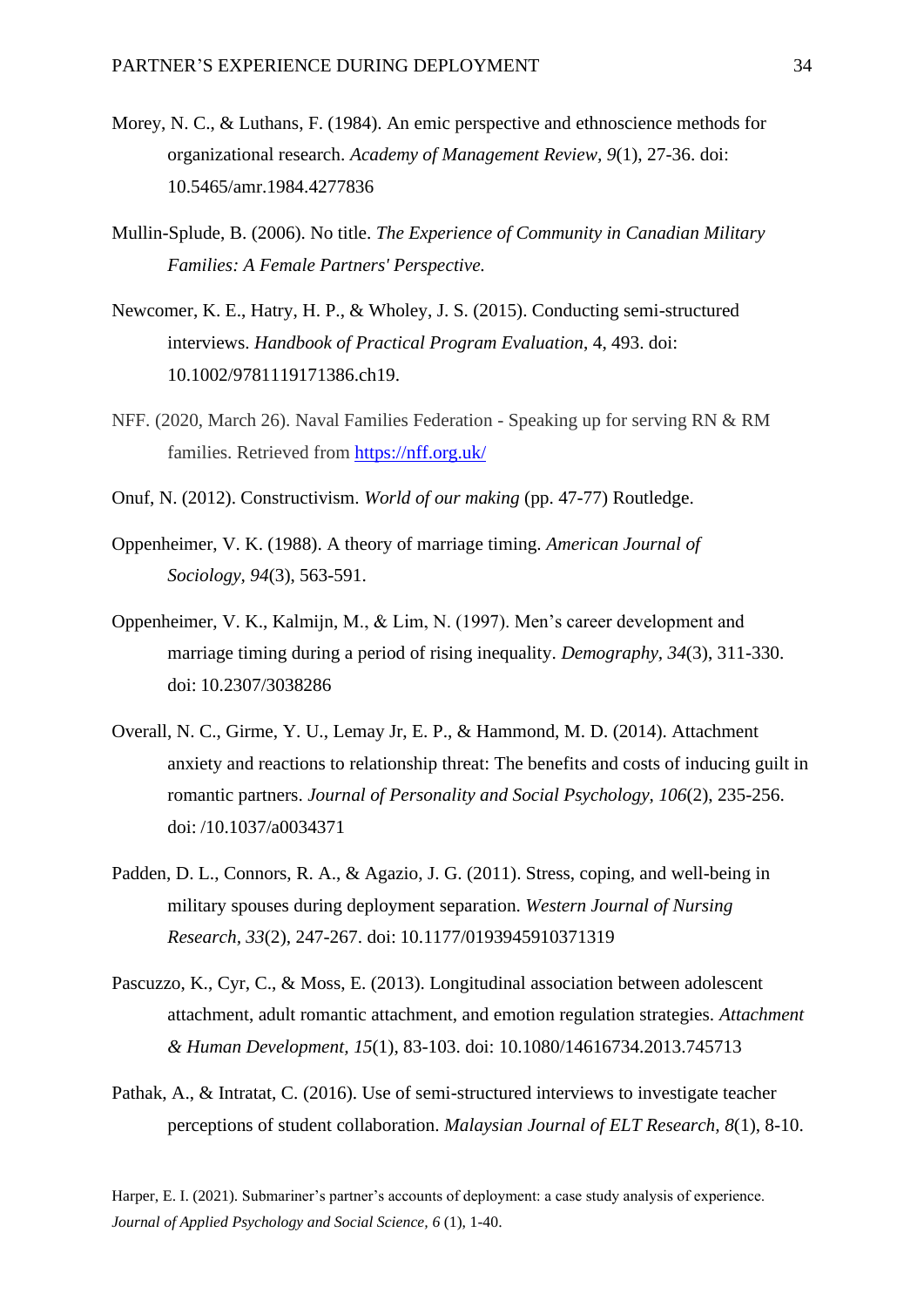- Pincus, S. H., House, R., Christenson, J., & Adler, L. E. (2001a). The emotional cycle of deployment: A military family perspective. *US Army Medical Department Journal, 4*(5), 615-623
- Queirós, A., Faria, D., & Almeida, F. (2017). Strengths and limitations of qualitative and quantitative research methods. *European Journal of Education Studies, 5*(9), 369-387. doi:10.5281/zenodo.887089
- Raskin, J. D. (2001). On relativism in constructivist psychology. *Journal of Constructivist Psychology, 14*(4), 285-313. doi: 10.1080/10720530126044
- Reed, L. A., Tolman, R. M., & Safyer, P. (2015). Too close for comfort: Attachment insecurity and electronic intrusion in college students' dating relationships. *Computers in Human Behavior, 50*, 431-438. doi: 10.1016/j.chb.2015.03.050
- Rholes, W. S., Simpson, J. A., Kohn, J. L., Wilson, C. L., Martin III, A. M., Tran, S., & Kashy, D. A. (2011). Attachment orientations and depression: A longitudinal study of new parents. *Journal of Personality and Social Psychology, 100*(4), 567.
- Riggs, E. H., & Coyle, A. (2002). Young people's accounts of homelessness: A case study analysis of psychological well-being and identity. *The Counselling Psychology Review, 17*, 5-15. doi: 10.1037/a0022802
- Roh, S., Burnette, C. E., Lee, K. H., Lee, Y., Easton, S. D., & Lawler, M. J. (2015). Risk and protective factors for depressive symptoms among American Indian older adults: Adverse childhood experiences and social support. *Aging & Mental Health, 19*(4), 371-380. doi: 10.1080/13607863.2014.938603
- Royal Navy (2019) Retrieved from: <https://www.royalnavy.mod.uk/>
- Rubin, D. C., Berntsen, D., & Hutson, M. (2009). The normative and the personal life: Individual differences in life scripts and life story events among USA and danish undergraduates. *Memory, 17*(1), 54-68. doi: 10.1080/09658210802541442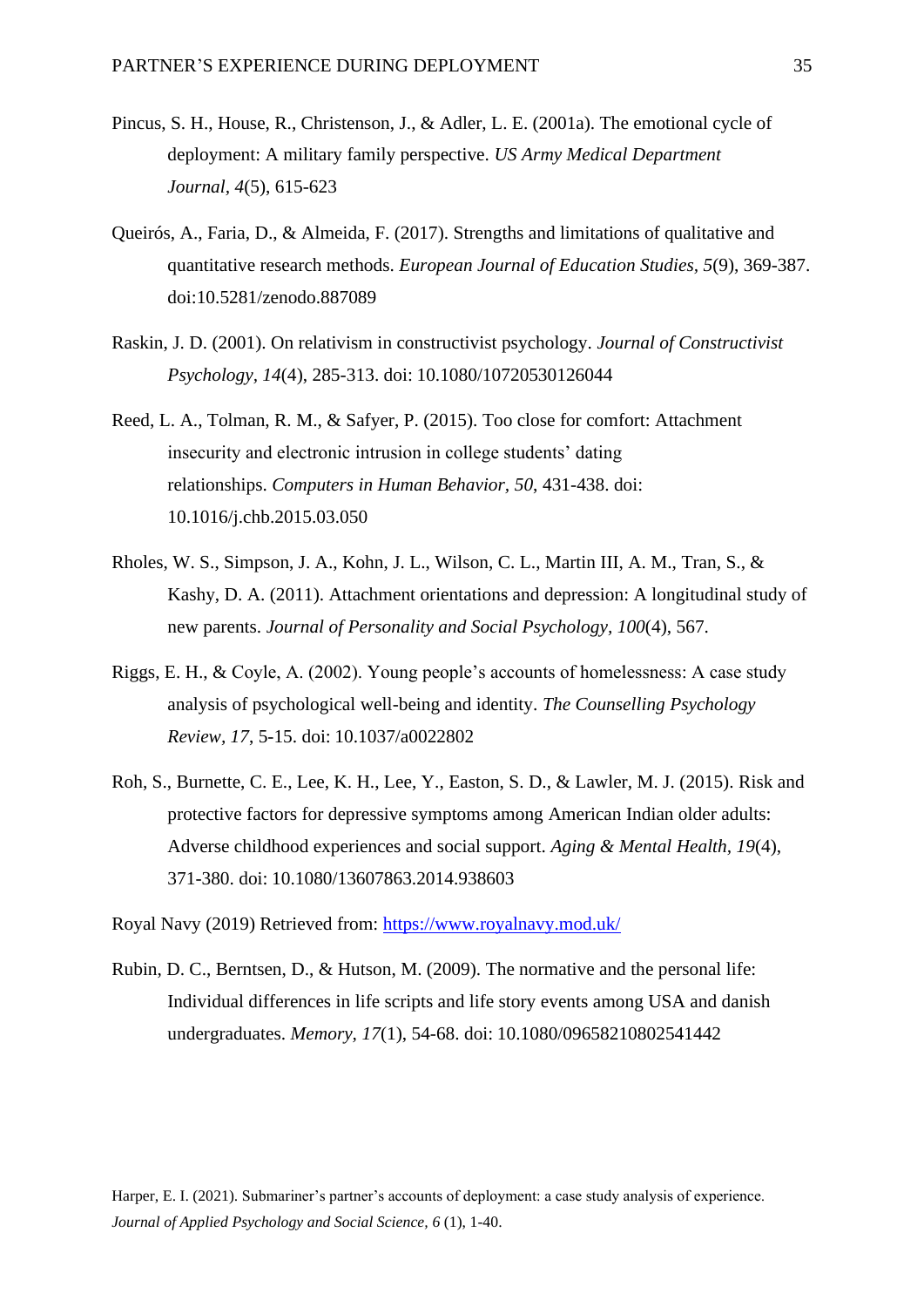- Sahlstein, E. M. (2004). Relating at a distance: Negotiating being together and being apart in long-distance relationships. *Journal of Social and Personal Relationships, 21*(5), 689- 710. doi: 10.1177/0265407504046115
- Sarma, S. K. (2015). Qualitative research: Examining the misconceptions. *South Asian Journal of Management, 22*(3), 176-191.
- Sbarra, D. A. (2006). Predicting the onset of emotional recovery following nonmarital relationship dissolution: Survival analyses of sadness and anger. *Personality and Social Psychology Bulletin, 32*(3), 298-312. doi: 10.1177/0146167205280913
- Scott, P. F. (2018). National Security, Data Protection, and Data Sharing after the Data Protection Act 2018. *Data Protection, and Data Sharing after the Data Protection Act*.
- Shinebourne, P. (2011a). The theoretical underpinnings of interpretative phenomenological analysis (IPA). *Existential Analysis: Journal of the Society for Existential Analysis, 22*(1), 16-31.
- Shrivastava, A., & Purang, P. (2011). Employee perceptions of performance appraisals: A comparative study on Indian banks. *The International Journal of Human Resource Management, 22*(03), 632-647. doi: 10.1080/09585192.2011.543639
- Sinaceur, M., Adam, H., Van Kleef, G. A., & Galinsky, A. D. (2013). The advantages of being unpredictable: How emotional inconsistency extracts concessions in negotiation. *Journal of Experimental Social Psychology, 49*(3), 498-508. doi: 10.1016/j.jesp.2013.01.007
- Sivell, S., Prout, H., Hopewell-Kelly, N., Baillie, J., Byrne, A., Edwards, M., . . . Nelson, A. (2019). Considerations and recommendations for conducting qualitative research interviews with palliative and end-of-life care patients in the home setting: A consensus paper. *BMJ Supportive & Palliative Care, 9*(1), e14.
- Smith, D. W. (2006). Phenomenology. *Encyclopedia of Cognitive Science,*
- Smith, J. A., Flowers, P., & Larkin, M. (2009). *Interpretative phenomenological analysis: Theory, method and research*. Sage: UK.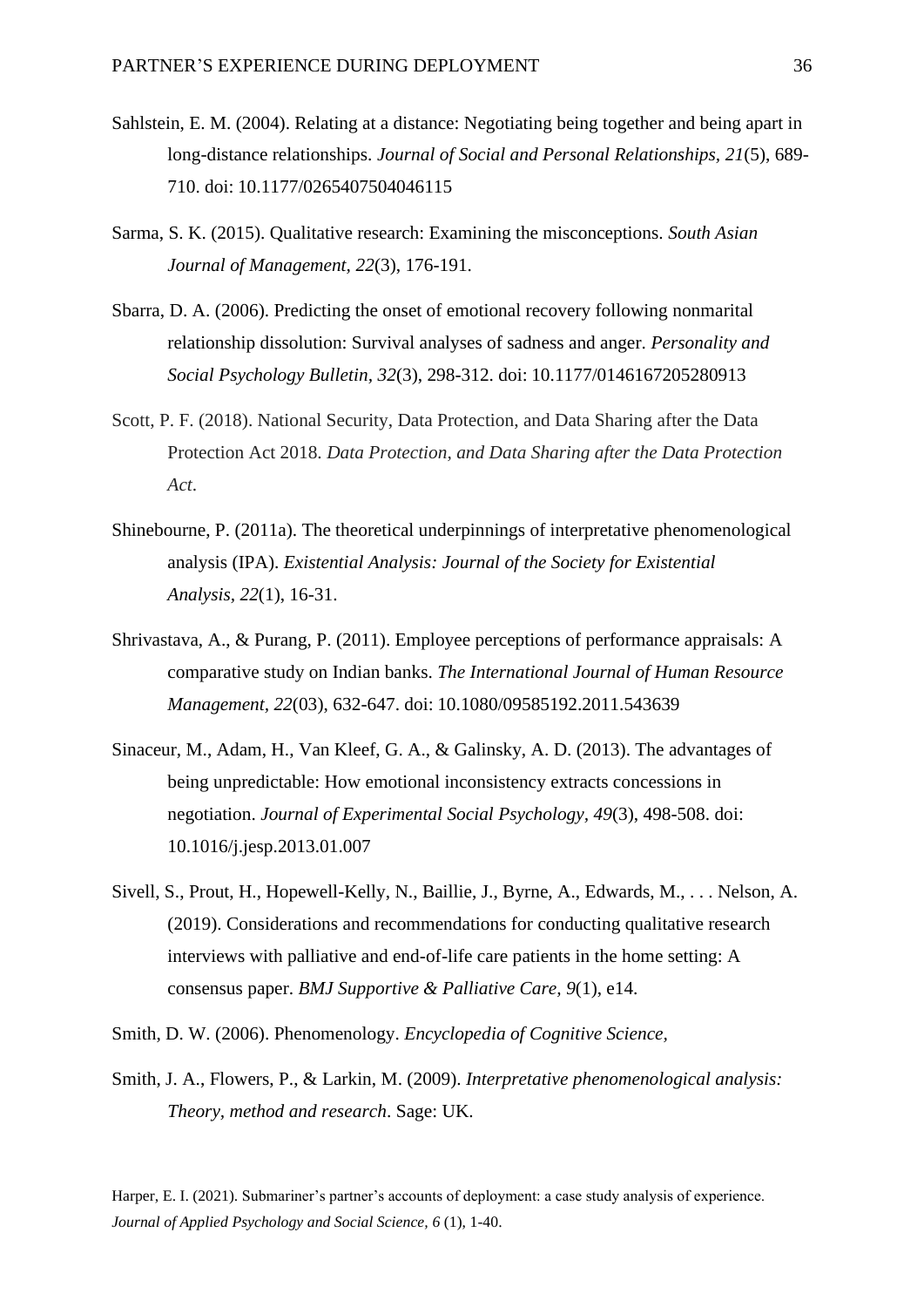- Smith, J. A., Jarman, M., & Osborn, M. (1999). Doing interpretative phenomenological analysis. In M. Murray and K. Chamberlain (Eds). *Qualitative Health Psychology: Theories and Methods, (*p218-240)
- Smith, J. A., & Shinebourne, P. (2012). *Interpretative phenomenological analysis*. American Psychological Association.
- Snodgrass, G. M. (2014). Keep a weather eye on the horizon: A navy officer retention study. *Naval War College Review, 67*(4), 64-92.
- Staal, M. A., & King, R. E. (2000). Managing a multiple relationship environment: The ethics of military psychology. *Professional Psychology: Research and Practice, 31*(6), 698- 705. doi: 10.1037/0735-7028.31.6.698
- Stafford, L. (2004). Romantic and parent-child relationships at a distance. *Annals of the International Communication Association, 28*(1) 38-75. doi: 10.1080/23808985.2004.11679032
- Stafford, L. (2010). Geographic distance and communication during courtship. *Communication Research, 37*(2), 275-297. doi: 10.1177/0093650209356390
- Stafford, L., & Merolla, A. J. (2007). Idealization, reunions, and stability in long-distance dating relationships. *Journal of Social and Personal Relationships, 24*(1), 37-54. doi: 10.1177/0265407507072578
- Stafford, L., Merolla, A. J., & Castle, J. D. (2006). When long-distance dating partners become geographically close. *Journal of Social and Personal Relationships, 23*(6), 901-919. doi: 10.1177/0265407506070472
- Stafford, L., & Reske, J. R. (1990). Idealization and communication in long-distance premarital relationships. *Family Relations, 39*(3), 274-279. doi: 10.2307/584871
- Stander, V. A., Merrill, L. L., Thomsen, C. J., Crouch, J. L., & Milner, J. S. (2008). Premilitary adult sexual assault victimization and perpetration in a navy recruit sample. *Journal of Interpersonal Violence, 23*(11), 1636-1653. doi: 10.1177/0886260508314325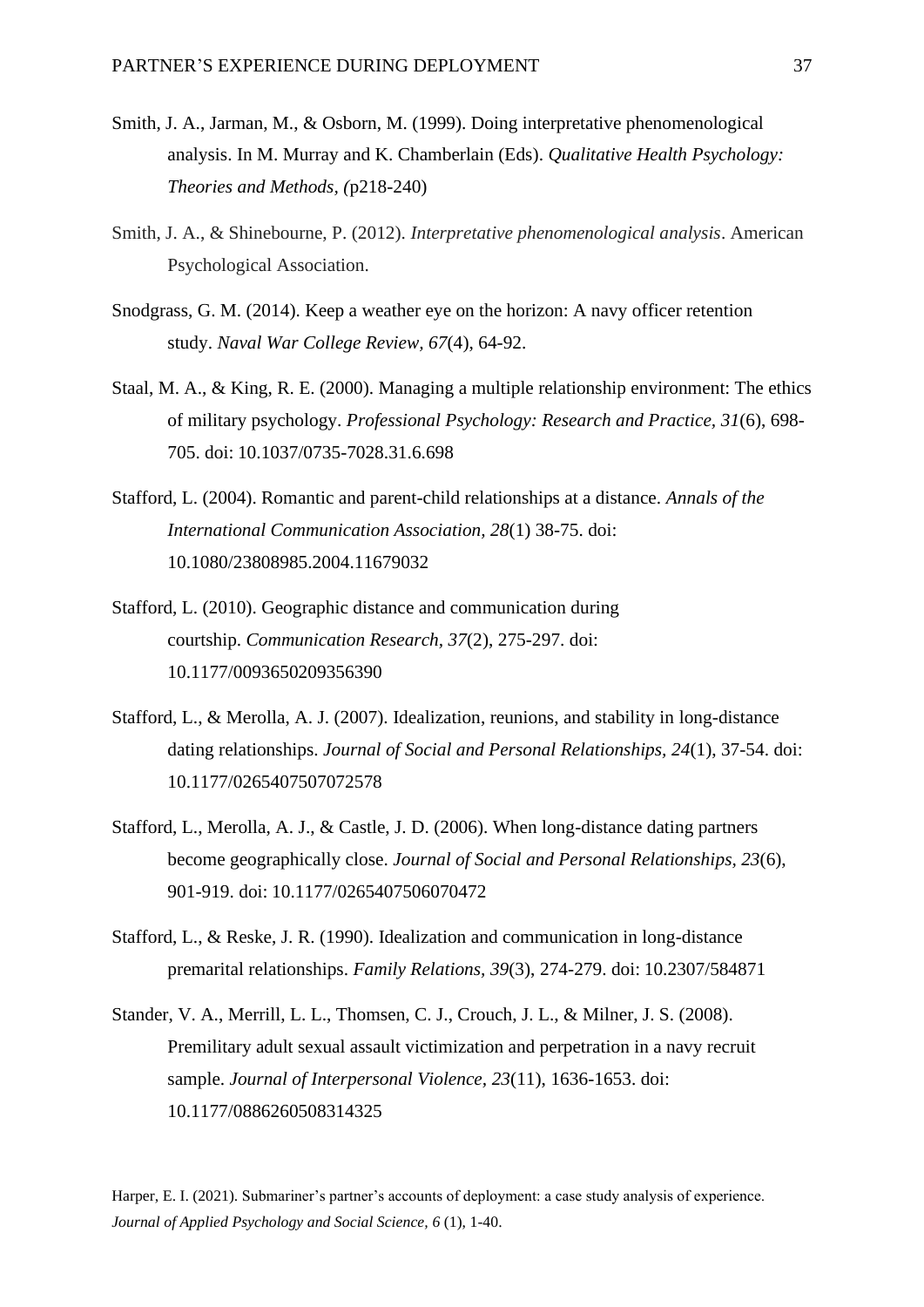- Stevens, C. K., Bavetta, A. G., & Gist, M. E. (1993). Gender differences in the acquisition of salary negotiation skills: The role of goals, self-efficacy, and perceived control. *Journal of Applied Psychology, 78*(5), 723-735. doi: 10.1037/0021- 9010.78.5.723
- Stevens, R. (2001). The British submarine service: Past, present, and future. *The RUSI Journal, 146*(3), 38-40. doi: 10.1080/03071840108446648
- Stroebe, W., Schut, H., & Stroebe, M. S. (2005). Grief work, disclosure and counseling: Do they help the bereaved? *Clinical Psychology Review, 25*(4), 395-414. doi: 10.1016/j.cpr.2005.01.004
- Sweeney, M. M. (2002). Two decades of family change: The shifting economic foundations of marriage. *American Sociological Review,67*(1), 132-147. doi: 10.2307/3088937
- Taylor, S., Werthner, P., Culver, D., & Callary, B. (2015). The importance of reflection for coaches in parasport. *Reflective Practice, 16*(2), 269-284. doi: 10.1080/14623943.2015.1023274
- Teunissen, P. W., & Bok, H. G. (2013). Believing is seeing: How people's beliefs influence goals, emotions and behaviour. *Medical Education, 47*(11), 1064-1072. doi: 10.1111/medu.12228
- Thompson, M. N., & Dahling, J. J. (2012). Perceived social status and learning experiences in social cognitive career theory. *Journal of Vocational Behavior, 80*(2), 351-361. doi: 10.1016/j.jvb.2011.10.001
- Tseng, C. (2016). My love, how I wish you were by my side: Maintaining intercontinental long-distance relationships in Taiwan. *Contemporary Family Therapy, 38*(3), 328- 338. doi: 10.1007/s10591-016-9384-8
- Tsoukas, H. (1989). The validity of idiographic research explanations. *Academy of Management Review, 14*(4), 551-561. doi: 10.5465/amr.1989.4308386
- Turner, L., & McLaren, S. (2011). Social support and sense of belonging as protective factors in the rumination–depressive symptoms relation among Australian women. *Women & Health, 51*(2), 151-167. doi: 10.1080/03630242.2011.558004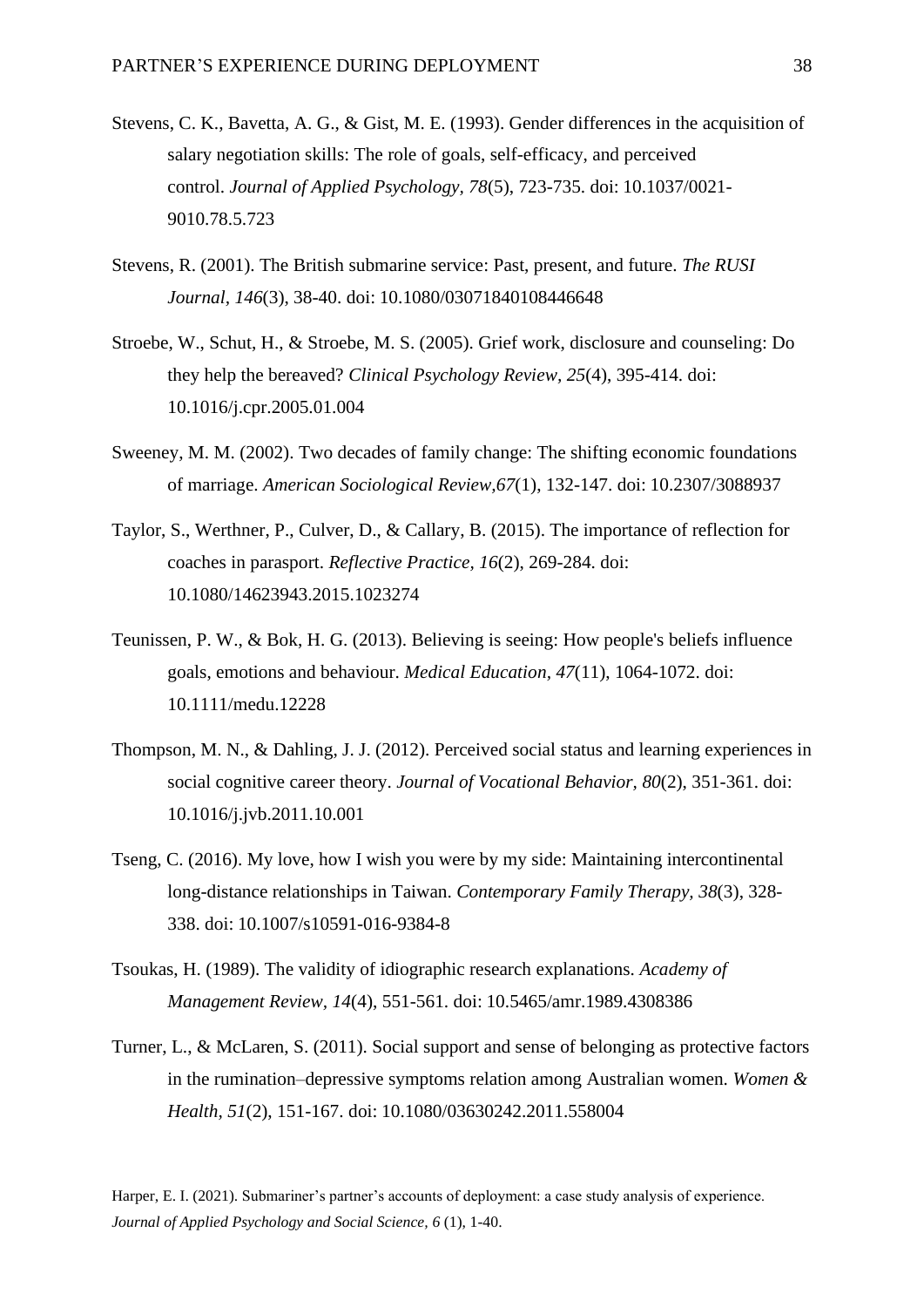- Van Lange, P. A., Joireman, J., Parks, C. D., & Van Dijk, E. (2013). The psychology of social dilemmas: A review. *Organizational Behavior and Human Decision Processes, 120*(2), 125-141. doi: 10.1016/j.obhdp.2012.11.003
- Vogel, D. L., & Wei, M. (2005). Adult attachment and help-seeking intent: The mediating roles of psychological distress and perceived social support. *Journal of Counseling Psychology, 52*(3), 347-357. doi: 10.1037/0022-0167.52.3.347
- Waples, J. A. (2016). Building emotional rapport with students in statistics courses. *Scholarship of Teaching and Learning in Psychology, 2*(4), 285-293. doi: 10.1037/stl0000071
- Warner, C. H., Appenzeller, G. N., Warner, C., & Grieger, T. (2009). Psychological effects of deployments on military families. *Psychiatric Annals, 39*(2) doi: 10.3928/00485713- 20090201-11
- Waytz, A., Morewedge, C. K., Epley, N., Monteleone, G., Gao, J., & Cacioppo, J. T. (2010). Making sense by making sentient: Effectance motivation increases anthropomorphism. *Journal of Personality and Social Psychology, 99*(3), 410-435. doi: 10.1037/a0020240
- Webb, C. (1992). The use of the first person in academic writing: Objectivity, language and gatekeeping. *Journal of Advanced Nursing, 17*(6), 747-752. doi: 10.1111/j.1365- 2648.1992.tb01974.x
- Werber, L., Schaefer, A. G., Osilla, K. C., Wilke, E., Wong, A., Breslau, J., & Kitchens, K. E. (2013). No title. *Support for the 21st-Century Reserve Force: Insights on Facilitating Successful Reintegration for Citizen Warriors and their Families,*
- Whitton, S. W., Stanley, S. M., & Markman, H. J. (2007). If I help my partner, will it hurt me? perceptions of sacrifice in romantic relationships. *Journal of Social and Clinical Psychology, 26*(1), 64-91. doi: 10.1521/jscp.2007.26.1.64
- Wiens, T. W., & Boss, P. (2006). Maintaining family resiliency before, during, and after military separation. In C. A. Castro, A. B. Adler, & T. W. Britt (Eds.), *Military life: The psychology of serving in peace and combat: The military family (pp. 13–38).* Praeger Security International.